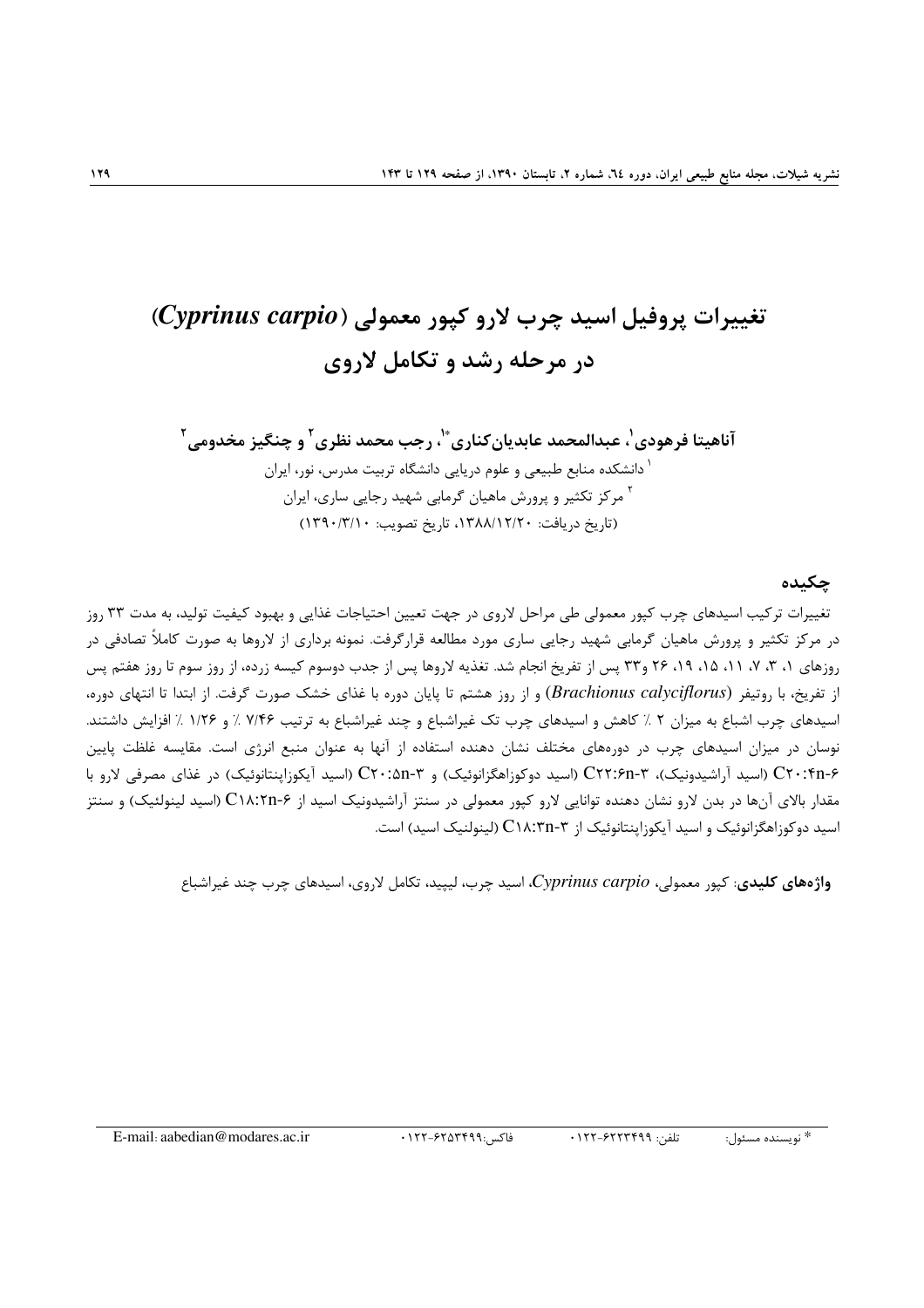ضروری (Skalli and Robin, 2004) مورد مصرف قرار می گیرد. میزان چربی و ترکیب اسید چرب موجود در Zlatanos and Laskaridis, ) ماهيان مقدار ثابتي نمي باشد 2007). تحقیقات نشان داده است که ماهیان آب شیرین نسبت به ماهیان آب شور به PUFA ۳-۳ کمتری نیاز دارند (Kalyoncu, 2009). در بين اسيدهاي چرب بلند زنجيره سری n-۳، اسید دوکوزاهگزانوئیک و اسید آیکوزاپنتانوئیک از سايرين مهمتر هستند (Sargent, 1995). علت آن، استفاده از این اسیدهای چرب ضروری در غشای سلولی ماهیچهها، مغز و شبکیه در مرحله اندام زایی است ( Cejas et al., 2004). كمبود اسيدهاى چرب ضرورى سبب كم خونی، افزایش مرگ و میر و کاهش بازدهی تغذیه می شود (Gapasin et al., 1998). میزان n-۳ PUFA در گونههای مختلف متفاوت بوده و بسته به اندازه، سن، سیکل تولیدمثلی، شوری، دما، فصل و موقعیت جغرافیایی متفاوت است (Inhamuns and Franco, 2008). انتوژنی اسپدهای چرب در چندین گونه مورد بررسی قرار گرفته است که در ذيل به برخي از آن ها اشاره مي شود:

pikeperch (Sander = تغييرات اسيد چرب lucioperca) طی مراحل مختلف رشد و تکامل لاروی به مدت ٢٨ روز بررسى شد. مطالعات نشان داد اسيدهاى چرب اشباع نسبت به اسیدهای چرب تک غیر اشباع و اسیدهای چرب چند غیر اشباع کمتر به عنوان منبع انرژی مصرف میشوند. همچنین اسید دوکوزاهگزانوئیک و اسید آیکوزاینتانوئیک به عنوان منبع انرژی مصرف نشده و برای فرآیندهای فیزیولوژیکی مهم از جمله مشارکت در ساختار غشای سلولی بافتهای عصبی و بینایی ذخیره میشود .(Abi-Ayad et al., 2004)

– ترکیب اسید چرب در تخم لقـاح یافتـه و لارو دارای کیسه زرده Sparus aurata مورد بررسی قرار گرفت. در این لارو مجموع اسیدهای چرب اشباع بعد از ۹۶ ساعت کـاهش یافته و مجموع اسیدهای تک غیـر اشـباع افـزایش یافـت.

#### مقدمه

کپورماهیان یکی از خانوادههای مهم ماهیان میباشند که با داشتن بیش از ۲۰۰۰ گونه در چهار قاره جهان پراکنش يافتەاند (Kirpichnikov,1972). ماھى كپور معمولى با نام علمی Cyprinus carpio ابتدا بومی آسیای مرکزی بوده که طی قرنهای متمادی در نواحی مختلف جهان گسترش ييدا كرده است (Kohlman et al.,2003). با توجه به اينكه سواحل شرقی دریای خزر بهترین زیستگاه کیور دریایی است و نقش مهمی در اقتصاد مردم استانهای شمالی کشور دارد و همچنین از گذشتههای دور مصرف کپور موردپسند ذائقه مردم منطقه بوده است، افزایش تولید این ماهی در دستور کار ادارات شیلات قرار گرفت. اطلاعات دقیقی در خصوص تغییر پروفیل اسید چرب کیور دریایی، در مرحله رشد و تکامل لاروی در دست نمیباشد. تحقیقات مختلفی انجام گرفته تا مشخص شود چه مقدار از مواد مغذی مختلف (اسیدهای آمینه، اسیدهای چرب و کربوهیدراتها) در طی مراحل انتوژنی برای تامین انرژی در ماهيان مصرف ميشوند (Sargent,1995). چگونگي تأمين انرژی در ماهیان در مراحل مختلف رشد و نمو متفاوت است (Fraser et al.,1988). در این زمینه اطلاعات بسیار کمی در رابطه با متابولیسم اسیدهای چرب در لارو ماهیان وجود دارد درحاليكه عملكرد فيزيولوژيكي اسيدهاى چرب از جمله حفظ عملکرد طبیعی بدن و غشای زیستی در دوران لاروی بسیار مهم است (Roustaian et al.,1999). همچنین شناخت تغییرات پروفیل اسید چرب در تخم و لارو ماهیان برای تخمین و ارزیابی احتیاجات غذایی لارو به هنگام شروع تغذيه فعال، مي تواند مفيد باشد ( Gunasekera et al., 1999). در مرحله لاروی مصرف اسیدهای چرب، متفاوت و در بین گونهها انتخابی بوده و بستگی به ذخایر Abi-Ayad et al., ) كيسه زرده انتقال يافته از والدين دارد 2000). لیپید ذخیره شده در تخم ماهیان برای تأمین انرژی و سنتز ترکیبات بنیادی غشای سلولی لاروهای در حال رشد (Rainuzzo, 1993) و همچنین تأمین اسیدهای چرب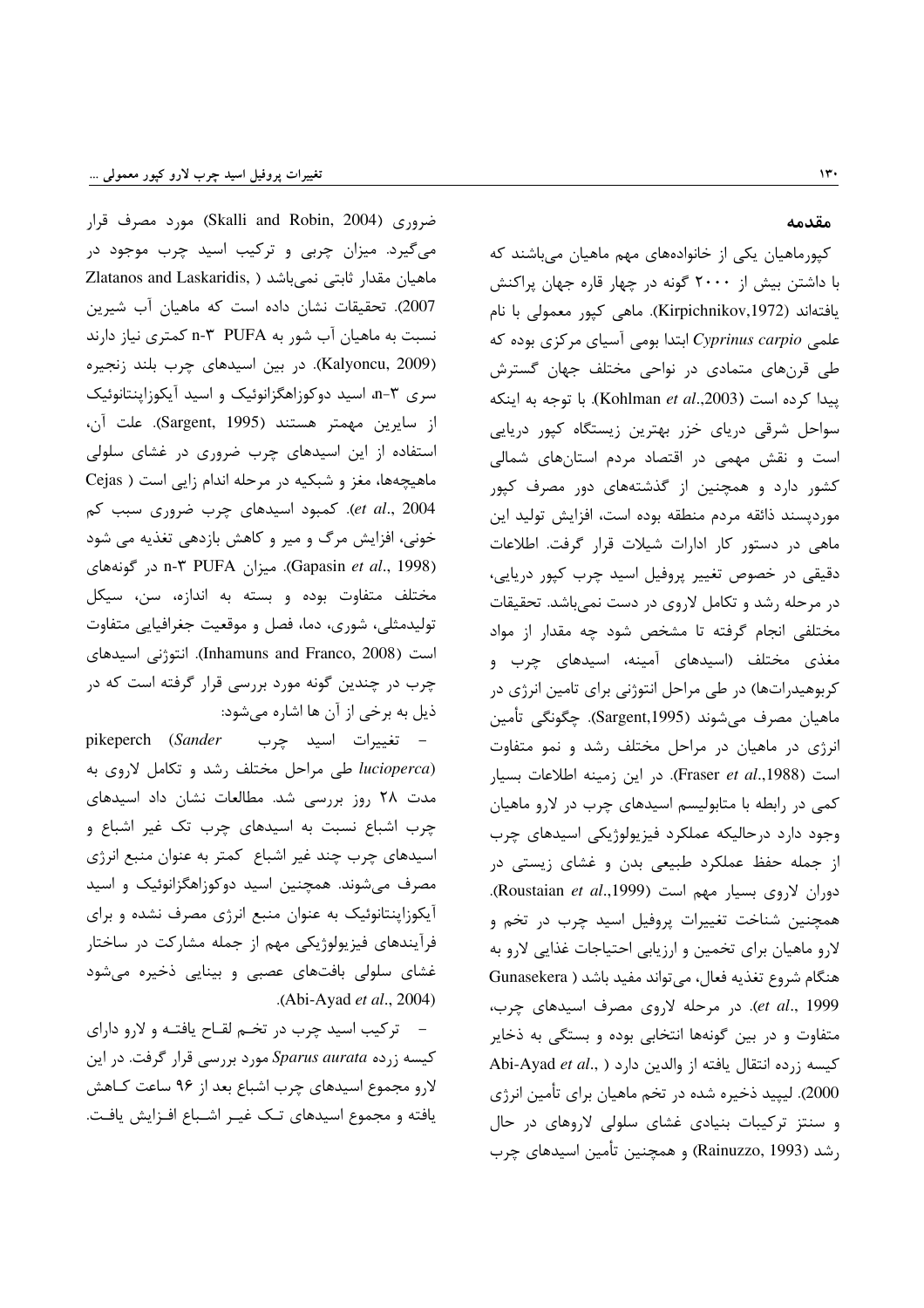اسیدهای چرب چند غیر اشباع در ایـن دوره دارای نوسـان بود (Naz , 2009).

- مطالعات نشان میدهد اسیدهای چرب غیراشباع تک زنجیره هم در ماهیان آب شیرین و هـم ماهیـان آب شـور، سوبسترای مناسبی برای تأمین انرژی محسوب می شـوند (Takeushi and Watanab 1982).

تاکنون مطالعهای روی ترکیبات اسید چرب بدن لارو کپور معمولی در مرحله رشد و تکامل لاروی صورت نگرفته است. با توجه به مطالب اشاره شده و عدم شناخت کافی از رشد و فيزيولوژي تغذيه اين ماهي در مراحل تكامل لاروي، بررسي روند تغییرات رشدی و ترکیب اسـیدهای چـرب لارو کیـور دریای خزر و کسب اطلاعات لازم از فیزیولوژی تغذیـه ایـن گونه مهم برای تولید بچه ماهیان با کیفیت و ایجـاد زمینـه مناسب برای تحقیقات آتی بسیار حایز اهمیت میباشد.

با توجه به مسائل ذکر شده در خصوص اهمیت بررسی انتوژنی ترکیبات اسید چرب در دوره تکامل لاروی و بازسازی ذخایر ماهی کپور دریای خزر، مطالعه حاضر جهت ارزیابی احتیاجات غذایی لارو هنگام شروع تغذیه فعال و با هدف افزایش رشد و کاهش مرگ و میر این گونه مهم انجام شد.

# مواد و روش کار

برای تعیین تغییرات پروفیل اسید چرب لارو کپور معمولی (Cyprinus carpio) طی مراحل تکامل لاروی، نمونهبرداری از لاروها از نیمه اردیبهشت تا اواخر خرداد ماه ۱۳۸۸ در مرکز تکثیر و پرورش ماهیان گرمابی شهید رجایی ساری صورت گرفت. مولدین از خلیج گرگان صید و به کارگاه ۔<br>تکثیر و یرورش ماهیان گرمابی شهید رجایی ساری منتقل شدند. وزن مولدین ماده ۱ تا ۱/۲ کیلوگرم و مولدین نر ۰/۷ تا ۰/۸ کیلوگرم بود. بعد از تزریق هورمون و بررسی مولدین از لحاظ آمادگی برای تخم کشی، از مولدین اسپرم و تخم گرفته شد. تخمها بعد از لقاح و رفع چسبندگی، به ویس

منتقل شدند. دمای آب به دلیل استفاده از آب چاه، ثابت بود (١٩°C تا ٢٠°C). تخمها بسته به دمای آب، در مدت ٧ تا ۹ روز تفریخ شده و روز سوم پس از تفریخ، زمانی که دوسوم کیسه زرده جذب شده باشد، به استخرهای خاکی منتقل و با روتيفر تغذيه شدند. از روز هفتم پس از تفريخ تا پایان دوره غذای خشک به لاروها داده شد. نمونهبرداری از لاروها به میزان ۱ گرم، برای تعیین پروفیل اسید چرب در روزهای ۱، ۳، ۷، ۱۱، ۱۵، ۱۹، ۲۶، ۳۳ پس از تفریخ و به صورت كاملاً تصادفي صورت گرفت. نمونهها در ازت مايع، در دمای ۱۹۶- درجه سانتیگراد نگهداری شده و به یخچال ٨٠- در آزمايشگاه تغذيه دانشكده منابع طبيعي و علوم دریایی دانشگاه تربیت مدرس در شهرستان نور انتقال داده شدند. در هر مرحله از نمونه برداری، ۲۰ لارو برای سنجش وزن و طول جمع آوري شد. وزن با ترازوي ديجيتالي با دقت ۰/۰۰۰۱ و طول توسط کولیس با دقت ۰/۰۲ میلی متر سنجش شد.

# تعيين تركيب اسيد چرب لاشه استخراج چربی بافت و جیره غذایی

Folch et al., (1957) جهت استخراج چربی از روش (1957) استفاده شد. مقدار ۱ گرم نمونه را به بالن ژوژه ۵۰ میلی لیتری انتقال داده، سپس ۵ میلی لیتر متانول به نمونه اضافه و به شدت تکان داده شد. سپس ۱۰ میلی لیتر كلروفرم به نمونه اضافه و باز هم ظرف به شدت تكان داده شد. نمونه به مدت ٢۴ ساعت در دمای اتاق قرار داده شد تا چربی بافت کاملاً خارج گردد. پس از ۲۴ ساعت نمونهها را به داخل دکانتور انتقال داده و به آن ۵ میلی لیتر آب مقطر اضافه گردید. بعد از ١ ساعت ٣ فاز مجزا در داخل دکانتور تشکیل شد، فاز چربی و حلال که در قسمت زیرین دکانتور قرار گرفته بود به وسیله قیف و کاغذ صافی به درون ظروف COD منتقل شده و به وسیله نیتروژن مایع حلال پرانی صورت گرفت و نهایتاً چربی باقی ماند.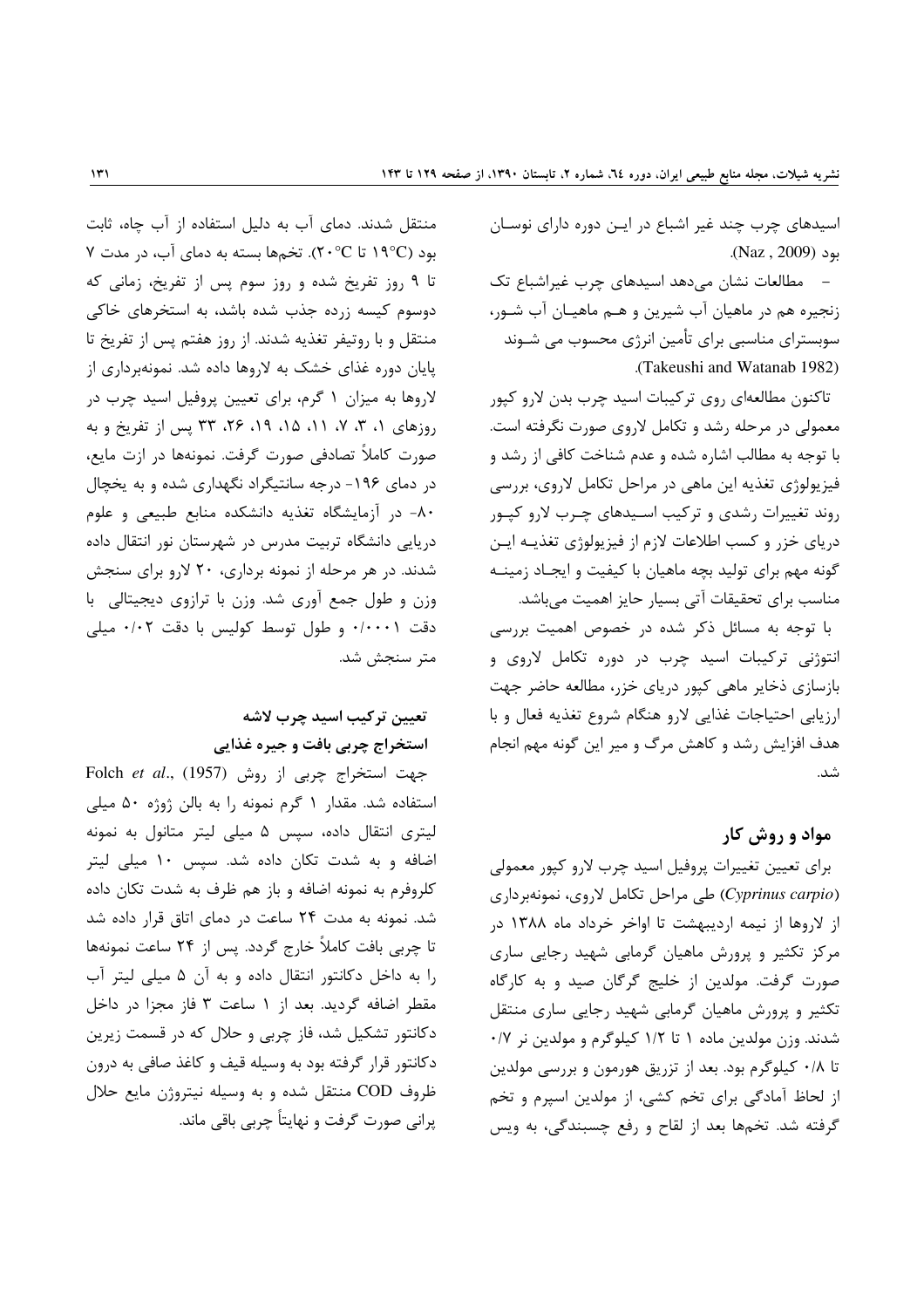Chromatography Varian Star Software (version 6.41) استفاده شد و نتایج به صورت درصد گزارش گردید.

# آناليز آماري

تجزیه و تحلیل دادهها، با توجه به نرمال بودن دادهها و همگنی واریانس، با استفاده از روش آنالیز واریانس یک طرفه (One – Way ANOVA) انجام شد. برای مقایسه میانگین دادهها از آزمون دانکن در سطح ۵ درصد استفاده شد. تمام دادهها به صورت میانگین همراه با انحراف معیار گزارش شده و ارزیابیها در ۳ تکرار صورت گرفت. از نرم افزار (SPSS (version 17 برای آنالیز دادهها و Excel برای رسم نمودارها استفاده شد.

#### نتايج

همانطور که در نمودار ۱ مشخص است با افزایش سن لارو از روز ۱ بعد از تفریخ تا روز ۳۳ بعد از تفریخ، لاروها افزایش رشد و افزایش وزن نشان میدهند. طول کل و وزن (۱۹۳ =  $R^2$ ) و وزن (۱۹۳ =  $R^2$ ) یک روند صعودی را نشان ( $R^2 = f(1)$ دادند.



شکل ۱- منحنی طول (■) و وزن ( ▲) لارو کپور دریایی تغذیه شده با روتیفر و غذای خشک

استری کردن چربی استخراج شده

به منظور استری کردن چربی از روش (Metcalfe (1961 and Schmitz استفاده شد. ۵ میلی لیتر سود متانولی ۲٪ (۲ گرم NaOH در ۱۰۰ میلی لیتر متانول) به چربی استخراج شده اضافه شد. سیس درب ظرف را بسته و به شدت تکان داده شد و به مدت ۱۰ دقیقه در حمام آب جوش قرار گرفت. پس از خنک شدن، ۲/۲ میلی لیتر محلول  $\rm{BF_{3}}$  (تری فلوراید بور) به ترکیب فوق اضافه شد و به مدت ۳ دقیقه در حمام آب جوش قرار گرفت. پس از خنک شدن به مواد حاصل ۱ میلی لیتر هگزان نرمال اضافه و پس از تکان دادن مواد به آن ١ میلی لیتر نمک اشباع (۳۰۰ گرم NaCl در یک لیتر آب مقطر) اضافه گردید. محلول بدست آمده به شدت تکان داده شد و در جایی مستقر گردید. بعد از تشکیل دو فاز جداگانه، فاز بالایی به دقت جدا گردید. برای بررسی و شناسایی اسیدهای چرب از Varian, model: CP3800) دستگاه گاز کروماتوگراف مجهز به ستون Walnut Creek, Netherlands) (GC) كاپيلارى از نوع ( ,BPX 70 SGE; 60m ×0.25 mm i.d film thickness 0.25µm) و آشكارساز نوع FID استفاده گردید. دمای آشکارساز و محل تزریق به ترتیب بر روی ۲۶۰ و ۲۳۰ درجه سانتیگراد تنظیم شد. ۱ میکرولیتر از نمونه استری با استفاده از سرنگ میکرولیتری به دستگاه گاز کروماتوگراف تزریق شد. دمای اولیه ستون روی ۱۵۰ درجه سانتیگراد تنظیم شده که ۴/۵ دقیقه در این دما مانده و با سرعت ٢ درجه سانتيگراد در دقيقه به ١٩٠ درجه سانتیگراد رسیده و ۹ دقیقه در این دما مانده و با سرعت ۲۰ درجه سانتیگراد در دقیقه به ۲۴۵ درجه سانتیگراد میرسد. در این روش از گاز ازت با خلوص (۹۹/۹۹۹۹٪) به عنوان گاز حامل و هوای خشک استفاده شد. زمان اجراء عملیات دستگاه برای هر نمونه ۴۵ دقیقه بود. ترکیب ترکیب اسید چرب نمونهها با مقایسه با پیک استاندارد و جهت محاسبه سطح زیر پیک از نرم افزار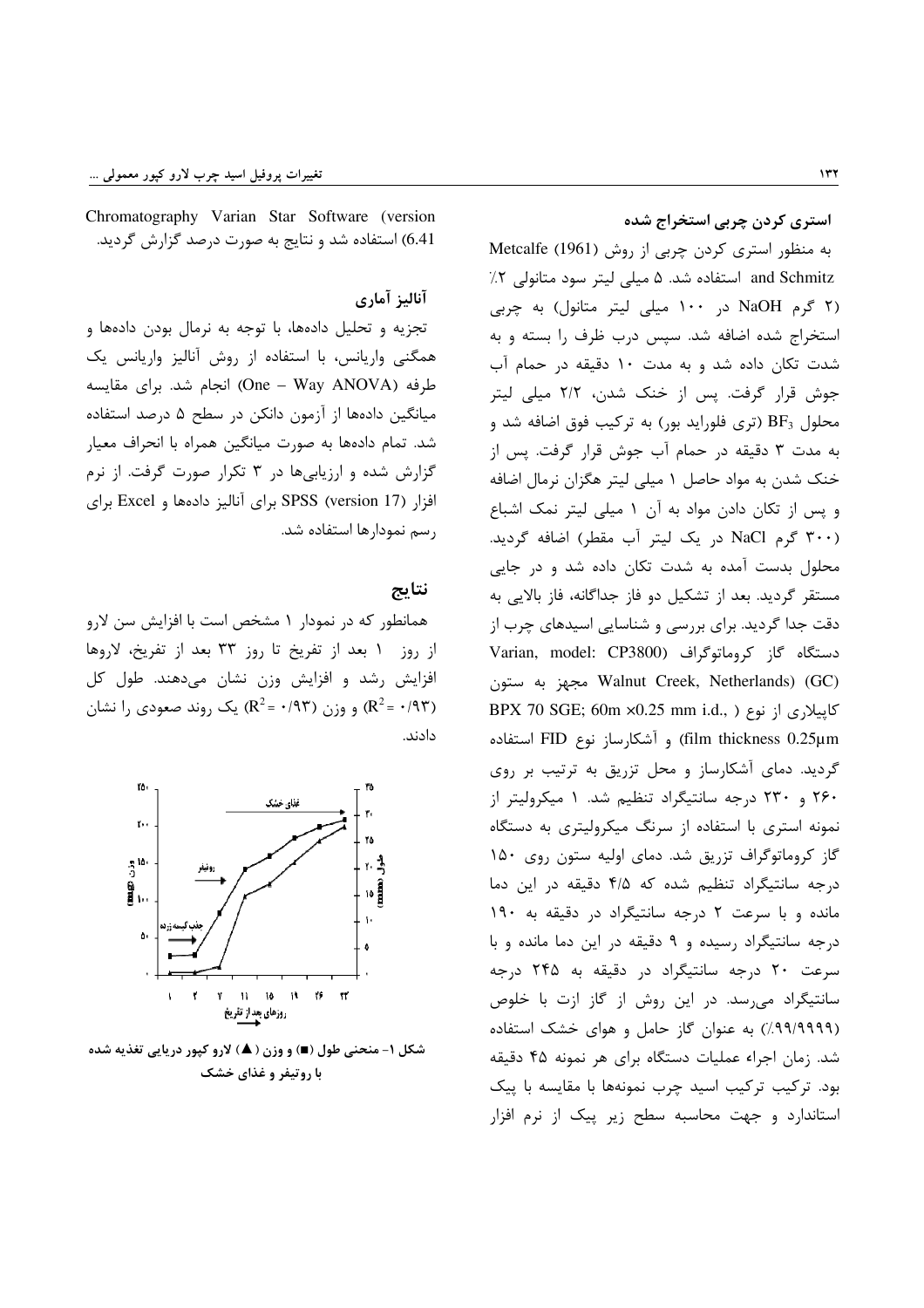| غذای خشک                                                            | روتيفر                                                                     | اسيد چرب                              |  |  |
|---------------------------------------------------------------------|----------------------------------------------------------------------------|---------------------------------------|--|--|
| $1/\Delta \cdot \pm \cdot$ /۴                                       | $\label{eq:10} \mathbf{Y}/\mathbf{Y} \pm \cdot / \cdot \mathbf{Y}$         | $(C \setminus f: \cdot)$ اسید مریستیک |  |  |
| $\cdot$ /٣٣ $\pm$ $\cdot$ / $\cdot$ )                               | $1/77 \pm 1/1$                                                             | اسید نتادکانوئیک (C١۵:٠)              |  |  |
| $\gamma$                                                            | $\Upsilon \Lambda / 5 + \cdot / \cdot 5$                                   | اسيد پالمتيک (:C١۶)                   |  |  |
| $\cdot$ / $\mathcal{F}$ $\Lambda$ $\pm$ $\cdot$ / $\cdot$ $\Lambda$ | $1/f \cdot \pm \cdot / \cdot 1$                                            | اسید هیتادکانوئیک (C١٧:٠)             |  |  |
| $9/65 + 16$                                                         | $\lambda/\lambda + \cdot/\cdot V$                                          | $(C\Lambda:\cdot)$ اسید استئاریک      |  |  |
| $\cdot/\sqrt{f} \pm \cdot/\cdot f$                                  |                                                                            | اسید لیگنوسریک (C۲۴:۰)                |  |  |
| $\frac{1}{2}$                                                       | $\Upsilon \mathfrak{q}/\mathfrak{S}_{\pm} \cdot / \cdot \Upsilon$          | $\Sigma$ SAFA                         |  |  |
| $8/66 + 17$                                                         | $T/\Delta T \pm 1.4$                                                       | اسيد يالميتولئيک (C١۶:١n-٧)           |  |  |
| $17/19 \pm 1/20$                                                    | $9/91 \pm 1.1$                                                             |                                       |  |  |
| $\mathbf{Y} \cdot \mathbf{X} + \mathbf{Y}$                          | $\Upsilon/\Upsilon$ + $\pm$ $\cdot$ / $\cdot$ $\Upsilon$                   | اسید اکتادکانوئیک (C۱۸:۱n-Y)          |  |  |
| $\cdot$ / $55 + \cdot$ / $\cdot$ )                                  | $f/\gamma\Lambda_{\pm}\cdot/\cdot \Delta$                                  | اسید ایکوزنوئیک (C۲۰:۱n-۹)            |  |  |
| $f \wedge / \psi + \cdots$                                          | $Y \cdot 194 + 17$                                                         | $\Sigma MUFA$                         |  |  |
| $\lambda \Delta / \lambda \lambda \pm \cdot / 5$                    | $\Delta$ / $V \cdot \pm \cdot$ / $\cdot$ $f$                               | اسید لینولئیک (C۱۸:۲n-۶)              |  |  |
| $1/19 \pm 1/7$                                                      | $10/97 \pm 1.7$                                                            | اسید لینولنیک (-C١٨:٣n)               |  |  |
| $\cdot$ / Y $\Delta$ $\pm$ $\cdot$ / $\cdot$ )                      | $1/\Delta Y \pm \cdot / \cdot Y$                                           | اسید آراشیدونیک (C۲۰:۴n-۶)            |  |  |
| $\cdot$ / Y $\uparrow \pm \cdot$ / $\cdot \wedge$                   | $9/79 \pm 1/1$                                                             | اسید ایکوزاینتانوئیک (C۲۰:۵n-۳)       |  |  |
| $Y/\mathfrak{F} \mathfrak{F}_\pm \cdot / \mathfrak{h}$              | $\mathbf{Y}/\mathbf{Y} \pm \mathbf{I} \cdot / \mathbf{I} \cdot \mathbf{A}$ | (۲۲:۶n-۳ اسیددو کوزاهگزانوئیک)        |  |  |
| $\Upsilon/9 \Upsilon \pm \cdot / \cdot V$                           | $\backslash \cdot/\bigtriangleup \pm \cdot/\bigtriangleup$                 | $\Sigma$ HUFA                         |  |  |
| $\gamma$ / $\gamma$ + $\gamma$ + $\gamma$ + $\gamma$                | $\Upsilon \Upsilon / \Upsilon \pm \cdot / \cdot \Upsilon$                  | $\Sigma$ PUFA                         |  |  |
| $Y/Y + \cdot$ / $\cdot$                                             | $\Upsilon \Upsilon / \Lambda \cdot \pm \cdot / \cdot \Upsilon$             | $\Sigma$ n-۳                          |  |  |
| $1\lambda/\mathfrak{f}_{\pm}\cdot/\cdot\mathfrak{S}$                | $\lambda$ /۳۵ $\pm$ $\cdot$ /1                                             | $\Sigma$ n- $\epsilon$                |  |  |
| $\cdot/\sqrt{2} \pm \cdot/\sqrt{2}$                                 | $Y/\lambda\Delta\pm\cdot$ / $\cdot$ $Y$                                    | $n-\gamma/n-\epsilon$                 |  |  |
| $\Upsilon/\Upsilon$ 9 ± $\cdot$ / $\cdot$ \                         | $\cdot$ /۴ $\cdot$ + $\cdot$ / $\cdot$ /                                   | <b>DHA/EPA</b>                        |  |  |
| $97/F+1.9$                                                          | $97/F+1.9$                                                                 |                                       |  |  |
| $1.27 + 1.6$                                                        | $1.07 + 1.6$                                                               | $\Sigma$ F.A.M.E                      |  |  |

جدول ۱- ترکیب اسیدهای چرب غذای مصرفی (روتیفر و غذای خشک) لارو کپور معمولی Cyprinus carpio

دادهها به صورت میانگین با انحراف معیار گزارش شده است (۳تکرار). Saturated Fatty Acid) SAFA)؛ اسیدهای چرب اشباع؛ (Monounsaturated Fatty Acid) MUFA): اسيدهاى چرب غير اشباع تك زنجيره؛ Highly unsaturated Fatty Acid) HUFA)، اسیدهای چرب غیراشباع بلند زنجیره (اسید آراشیدونیک C۲۰:۴n-۶، اسید ایکوزاپنتانوئیک C۲۰:۵n-۳ و اسید دوکوزاپنتانوئیک ۳-C۲۲:۶n)؛ Poly unsaturated Fatty acid) PUFA): اسيدهاى چرب غير اشباع چند زنجيره؛ DHA (اسيد دوكوزاهگزانوئيک)؛ EPA (اسيد ايكوزاپنتانوئيک)؛ Fatty Acids Methyl Esters) FAME): مجموع اسيدهاي چرب استرى شده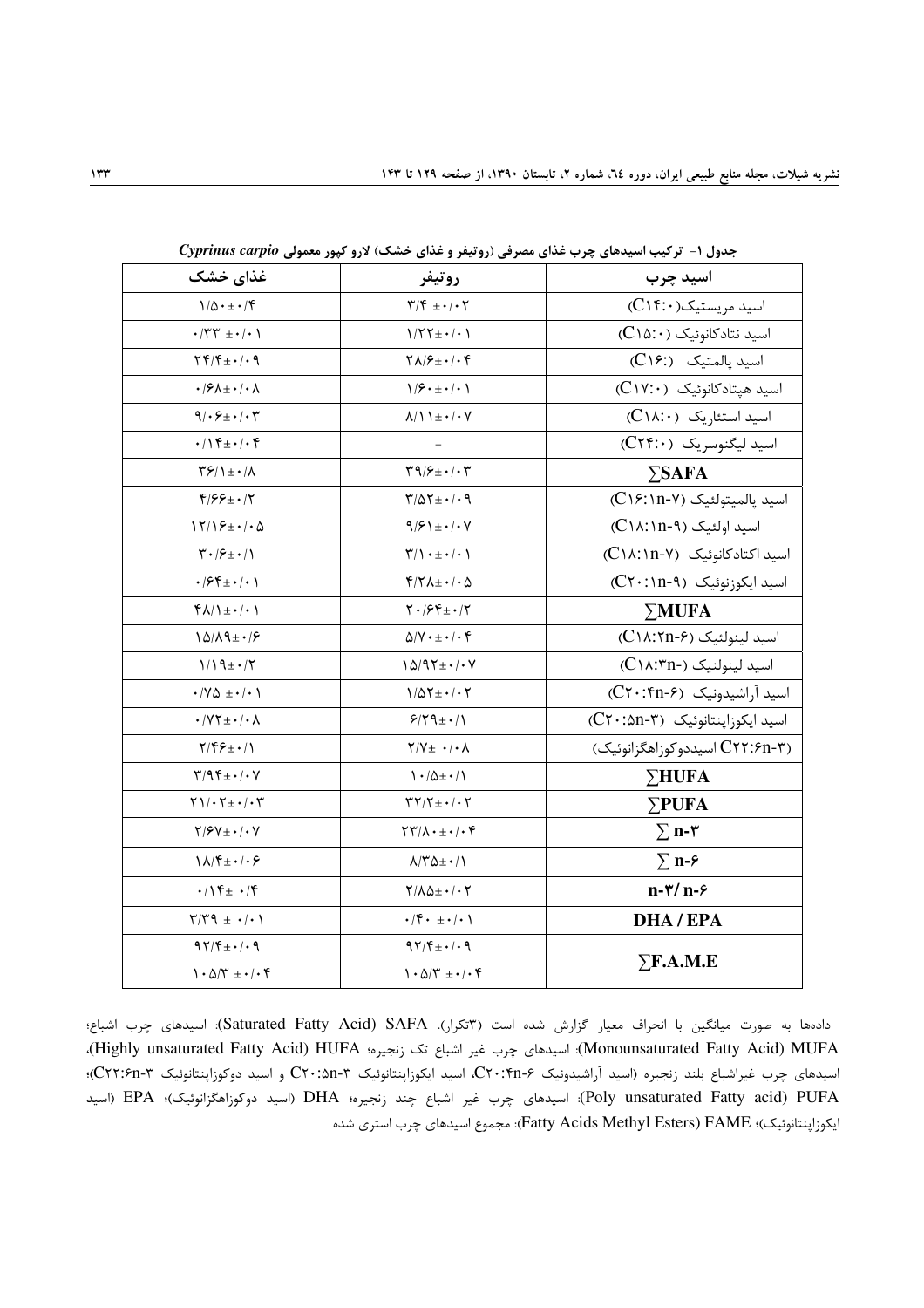| ٣٣                                                                                                                                                                                                                                                                                                                                                                                                                          | ۲۶                                                                  | 19                                                                    | $\lambda$                                                                    | $\mathcal{U}$                                                         | $\mathsf{v}$                                                                        | $\pmb{\mathtt{v}}$                                                                                |                                                                                         | اسيد چرب      |
|-----------------------------------------------------------------------------------------------------------------------------------------------------------------------------------------------------------------------------------------------------------------------------------------------------------------------------------------------------------------------------------------------------------------------------|---------------------------------------------------------------------|-----------------------------------------------------------------------|------------------------------------------------------------------------------|-----------------------------------------------------------------------|-------------------------------------------------------------------------------------|---------------------------------------------------------------------------------------------------|-----------------------------------------------------------------------------------------|---------------|
| $\cdot$ / $54 + \cdot 17$ <sup>f</sup>                                                                                                                                                                                                                                                                                                                                                                                      | $\cdot$ / $\mathcal{S}V_{\pm}\cdot$ / $\cdot$ $\cdot$ $^\mathrm{e}$ | $\cdot$ /9 \ $\pm$ $\cdot$ / $\cdot$ $\cdot$ $\cdot$ $\cdot$          | $\cdot$ /98 + $\cdot$ / $\cdot$ r <sup>b</sup>                               | $\cdot/\lambda \cdot \pm \cdot/\cdot \left. \right)^d$                | $\lambda/\cdot \lambda \pm \cdot / \cdot \cdot$ <sup>a</sup>                        | $\cdot/\Delta f \pm \cdot/\cdot \left. \right. \right ^{g}$                                       | $\cdot$ / $55 + \cdot$ / $\cdot$ / $^f$                                                 | اسيد          |
|                                                                                                                                                                                                                                                                                                                                                                                                                             |                                                                     |                                                                       |                                                                              |                                                                       |                                                                                     |                                                                                                   |                                                                                         | مريستيك       |
| $\cdot/\Delta\lambda \pm \cdot/\cdot \cdot$ <sup>f</sup>                                                                                                                                                                                                                                                                                                                                                                    | $\cdot$ / $\Lambda$ ۴ $\pm$ $\cdot$ / $\cdot$ / $\circ$             | $\cdot/\lambda\Delta\pm\cdot/\cdot\cdot^c$                            | $1/1 \cdot \pm \cdot / \cdot \mathfrak{r}^b$                                 | $1/19 \pm 1.6$                                                        | $1/\sqrt{1 + \cdot / \cdot \gamma^a}$                                               | $\cdot$ /Y $\Delta$ + $\cdot$ / $\cdot$ $\tau$ <sup>d</sup>                                       | $\cdot$ / $55 + \cdot$ / $\cdot$ $\cdot$ $^\circ$                                       | اسيد          |
|                                                                                                                                                                                                                                                                                                                                                                                                                             |                                                                     |                                                                       |                                                                              |                                                                       |                                                                                     |                                                                                                   |                                                                                         | پنتادكانوئيك  |
| $19/11+117$ <sup>e</sup>                                                                                                                                                                                                                                                                                                                                                                                                    |                                                                     | $\Upsilon \Upsilon / 9 \Upsilon \pm \cdot / \cdot \Upsilon^b$         | $\mathbf{Y} \mathbf{Y} / \Delta \mathbf{F} \pm \cdot / \mathbf{F} \Lambda^a$ | $\Upsilon \Upsilon / \Upsilon \epsilon_{\pm} \cdot / \cdot \sqrt{ab}$ | $\Upsilon \Upsilon / 9 \lambda \pm \cdot / 19^b$                                    | $\gamma$ \/\ $\Delta \pm \cdot$ / $\cdot \gamma$ <sup>c</sup>                                     | $\gamma$ )/ $\gamma$ + $\pm$ +/ $\gamma$ $\gamma$ <sup>c</sup>                          | اسيد پالمتيک  |
| $\cdot$ / $\mathcal{S}$ $\Delta$ $\pm$ $\cdot$ / $\cdot$ $\mathcal{V}$ <sup>e</sup>                                                                                                                                                                                                                                                                                                                                         | $\cdot/\lambda \Upsilon \pm \cdot/\cdot \Upsilon^d$                 | $\cdot$ /9 \ $\pm$ $\cdot$ / $\cdot$ \ $\circ$                        | $1/\tau f_{\pm}$ ./ $\tau^{b}$                                               | $1/\tau^q \pm \cdot / \cdot \Delta^a$                                 | $1/\Upsilon \lambda \pm \cdot / \Delta^b$                                           | $\cdot$ /9 \ $\pm$ $\cdot$ / $\cdot$ \ $\circ$                                                    | $\cdot/\lambda \Upsilon_{\pm} \cdot / \cdot \cdot^{d}$                                  | اسيد          |
|                                                                                                                                                                                                                                                                                                                                                                                                                             |                                                                     |                                                                       |                                                                              |                                                                       |                                                                                     |                                                                                                   |                                                                                         | هيتادكانوئيك  |
| $\left.\sum_{k=1}^{n} \frac{1}{k} \right  \left.\sum_{k=1}^{n} \frac{1}{k} \right  \left.\sum_{k=1}^{n} \frac{1}{k} \right  \left.\sum_{k=1}^{n} \frac{1}{k} \right  \left.\sum_{k=1}^{n} \frac{1}{k} \right  \left.\sum_{k=1}^{n} \frac{1}{k} \right  \left.\sum_{k=1}^{n} \frac{1}{k} \right  \left.\sum_{k=1}^{n} \frac{1}{k} \right  \left.\sum_{k=1}^{n} \frac{1}{k} \right  \left.\sum_{k=1}^{n} \frac{1}{k} \right $ | $\gamma \gamma / \gamma \lambda \pm \cdot / \cdot \gamma^{d}$       | $\gamma \gamma / \Delta \tau_{\pm}$ ./. $\gamma^d$                    | $\gamma \gamma / \xi + \cdots + \xi^c$                                       | $17/64 \pm 11^{b}$                                                    | $\gamma$ $\gamma$ / $\gamma$ $\pm$ $\cdot$ / $\gamma$ $\cdot$ $\alpha$              | $9/\gamma \gamma_{\pm}$                                                                           | $\lambda/\Upsilon\Upsilon \pm \cdot/\cdot \Upsilon^g$                                   | اسيد استئاريک |
| $\cdot$ /۴۷ $\pm$ $\cdot$ / $\cdot$ $\cdot$ <sup>f</sup>                                                                                                                                                                                                                                                                                                                                                                    | $1/\Upsilon \Delta \pm \cdot / \cdot 1^c$                           | $\cdot$ /97 $\pm$ $\cdot$ / $\cdot$ <sup>e</sup>                      | $1/\Upsilon \Upsilon \pm \cdot / \cdot \Upsilon^c$                           | $1/\cdot \cdot \pm \cdot/\cdot \cdot^d$                               | $\cdot$ /99 $\pm$ $\cdot$ / $\cdot$ $\cdot$ <sup>d</sup>                            | $1/9$ f $\pm$ ·/· $1^a$                                                                           | $1/Y$ $1 \pm \cdot$ / $\cdot Y$ <sup>b</sup>                                            | اسيد          |
|                                                                                                                                                                                                                                                                                                                                                                                                                             |                                                                     |                                                                       |                                                                              |                                                                       |                                                                                     |                                                                                                   |                                                                                         | ليگنوسريک     |
| $\Upsilon$ $\Upsilon$ $\Upsilon$ $\Upsilon$ $\Upsilon$ $\Upsilon$ $\Upsilon$                                                                                                                                                                                                                                                                                                                                                | $\Upsilon V/\Upsilon \pm \cdot / \cdot \overline{\Upsilon^d}$       | $\Upsilon \mathfrak{q}/\cdot \Delta \pm \cdot / \cdot \mathfrak{S}^c$ | $f1/\Delta T \pm 1/\Delta F^b$                                               | $f1/\tau\tau_{\pm}$ . $75^{\overline{b}}$                             | $f\gamma/\sqrt{2}+10^{a}$                                                           | $\label{eq:GPE} \Upsilon \Upsilon / \mathcal{F} / \mathcal{F} \Lambda \pm \cdot /\cdot \Lambda^e$ | $\mathbf{r}\mathbf{r}/\mathbf{r}\mathbf{s}_{\pm}\cdot\mathbf{r}\mathbf{r}^{\mathrm{f}}$ | $\Sigma$ SAFA |
| $\Upsilon/\Upsilon q_{\pm}$ ./. $\Upsilon^b$                                                                                                                                                                                                                                                                                                                                                                                | $\gamma/q \rightarrow \pm \cdot / \cdot \gamma^d$                   | $\Upsilon/\Upsilon\Lambda_{\pm} \cdot / \cdot \Upsilon^{bc}$          | $\Upsilon/\mathfrak{q}\cdot\pm\cdot/\cdot\cdot^{a}$                          | $\Upsilon/\Upsilon V \pm \cdot / \lambda^c$                           | $\Upsilon/\Upsilon\Delta\pm\cdot/\cdot\Upsilon$                                     | $Y/\mathcal{F}\Lambda \pm \cdot / \cdot V^e$                                                      | $\Upsilon/\Upsilon \xi_{\pm} \cdot / \cdot \Upsilon^{bc}$                               | اسيد          |
|                                                                                                                                                                                                                                                                                                                                                                                                                             |                                                                     |                                                                       |                                                                              |                                                                       |                                                                                     |                                                                                                   |                                                                                         | پالميتولئيک   |
| $\Upsilon \Upsilon / \Lambda \Upsilon \pm \cdot / \cdot \mathcal{A}^a$                                                                                                                                                                                                                                                                                                                                                      | $1\lambda/Vf_{\pm}$ . $\sqrt{b}$                                    | $1\lambda/VT \pm \cdot / \cdot \sqrt{b}$                              | $\gamma \gamma / 2 + \cdot / \cdot \gamma^e$                                 | $9/95 + \cdot 7.8$                                                    | $\left. \mathbf{1} \cdot \mathbf{1} \mathbf{0} \mathbf{0} \cdot \mathbf{1} \right $ | $1 \gamma / V \cdot \pm \cdot / I \cdot \sqrt{d}$                                                 | $\lambda \Delta / \lambda \Upsilon \pm \cdot / \cdot \Upsilon^c$                        | اسيد اولئيك   |
| $\gamma/\lambda\Delta\pm\cdot/\cdot\gamma^h$                                                                                                                                                                                                                                                                                                                                                                                | $Y/99 \pm 1.48$                                                     | $\Upsilon/\Upsilon \xi_{\pm} \cdot / \cdot \Upsilon$                  | $\Upsilon/\Delta \Upsilon \pm \cdot / \cdot \Upsilon^d$                      | $\mathfrak{r}_{\pm}$ <sup>b</sup>                                     | $\Upsilon/\Upsilon\Upsilon^{\pm}$ + / $\Upsilon^{\text{e}}$                         | $\Upsilon/\Lambda$ 9 $\pm$ $\cdot$ / $\cdot$ $\Upsilon^c$                                         | $f/\sqrt{4\pm\cdot/4}$ .                                                                | اسيد          |
|                                                                                                                                                                                                                                                                                                                                                                                                                             |                                                                     |                                                                       |                                                                              |                                                                       |                                                                                     |                                                                                                   |                                                                                         | اكتادكانوئيك  |
| $\cdot/\lambda\Delta\pm\cdot/\cdot\left.\right)^b$                                                                                                                                                                                                                                                                                                                                                                          | $\cdot$ /Y \ $\pm$ $\cdot$ / $\cdot$ \ $^d$                         | $\cdot$ /99 + $\cdot$ / $\cdot$ / $^d$                                | $\cdot$ / $\times$ / $\cdot$ / $\cdot$ / $\cdot$                             | $\cdot$ / $\cdot$ + $\cdot$ / $\cdot$ $\cdot$ $\frac{f}{f}$           | $\cdot$ / $\epsilon$ $\uparrow$ $\pm$ $\cdot$ / $\cdot$ $\cdot$ $\cdot$ $\cdot$     | $\cdot/\lambda \Upsilon \pm \cdot/\cdot \left. \right)^{c}$                                       | $\sqrt{\cdot \gamma_{\pm} \cdot / \cdot \cdot^a}$                                       | اسيد          |
|                                                                                                                                                                                                                                                                                                                                                                                                                             |                                                                     |                                                                       |                                                                              |                                                                       |                                                                                     |                                                                                                   |                                                                                         | ايكوزنوئيك    |
| $\Upsilon \Upsilon / \cdot \Upsilon \pm \cdot / \Upsilon^a$                                                                                                                                                                                                                                                                                                                                                                 | $Y \Delta / Y \pm \cdot / \xi \xi^c$                                | $YQ/YY_{\pm} \cdot / \sqrt{b}$                                        | $\mathbf{Y} \cdot (\cdot \mathbf{S} \pm \cdot / \sqrt{\cdot \cdot \cdot})$   | $\gamma \gamma \cdot \gamma_{\pm} \cdot \gamma \gamma \gamma$         | $\frac{18}{4}$                                                                      | $\gamma$ $\gamma$ $\lambda$ $\pm$ $\cdot$ / $\gamma$ $\tau$ <sup>e</sup>                          | $\Upsilon f/\Delta V \pm \cdot / \cdot \Upsilon^{d}$                                    | $\sum M UFA$  |
| $\gamma \gamma / \gamma + \cdots$                                                                                                                                                                                                                                                                                                                                                                                           | $9/19 \pm 1.6$                                                      | $\lambda/\Upsilon$ \ $\pm$ $\cdot$ / $\cdot \Upsilon^C$               | $\Delta/\Upsilon\Upsilon \pm \cdot / \cdot \Upsilon^d$                       | $\Upsilon/\Lambda \mathcal{F}_{\pm} \cdot / \cdot \mathfrak{q}^e$     | $\gamma/\tau\tau_{\pm}$ ./. $\lambda^f$                                             | $1/\tau$ $1 \pm \cdot$ / $\cdot \tau$ <sup>h</sup>                                                | $1/97 \pm 1.7$                                                                          | اسيد لينولئيك |

جدول ۲- ترکیب اسیدهای چرب لارو کپور معمولی Cyprinus carpio طی مراحل مختلف رشد و تکامل لاروی

كيسه زرده روتيفر

غذای خشک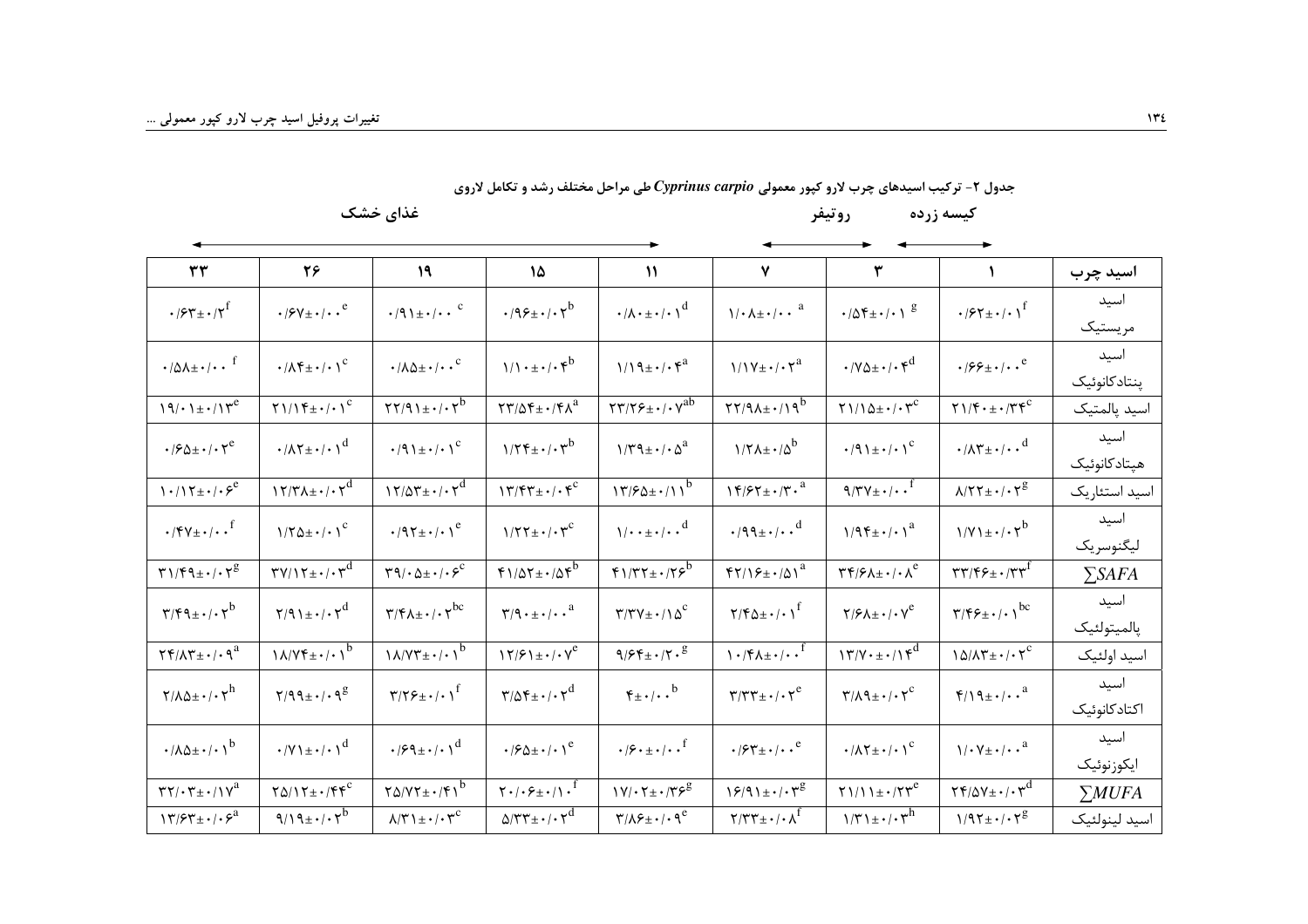كيسه زرده

روتيفر

|  |  |  | ادامه جدول ۲- ترکیب اسیدهای چرب لارو کپور معمولی Cyprinus carpio طی مراحل مختلف رشد و تکامل لاروی |
|--|--|--|---------------------------------------------------------------------------------------------------|
|--|--|--|---------------------------------------------------------------------------------------------------|

غذای خشک

| $\mathbf{r}\mathbf{r}$                                                   | ٢۶                                                                                      | 19                                                           | ١۵                                                                               | $\mathcal{N}$                                                                    | $\mathbf v$                                                            | ٣                                                                         |                                                                                            | اسيد چرب           |
|--------------------------------------------------------------------------|-----------------------------------------------------------------------------------------|--------------------------------------------------------------|----------------------------------------------------------------------------------|----------------------------------------------------------------------------------|------------------------------------------------------------------------|---------------------------------------------------------------------------|--------------------------------------------------------------------------------------------|--------------------|
| $\cdot/\lambda$ ٩ $\pm$ $\cdot$ / $\cdot$ \espectively                   | $\cdot$ / $54 + (-1)^f$                                                                 | $\cdot$ /9 $\lambda$ ± $\cdot$ / $\cdot$ \ <sup>d</sup>      | $1/\Upsilon \cdot \pm \cdot / \cdot \cdot$ <sup>C</sup>                          | $1/7 + \cdot / \cdot V^a$                                                        | $1/80 \pm 1.6$                                                         | $1/f1 \pm 1.1$                                                            | $\cdot$ /۲۷ $\pm$ $\cdot$ / $\cdot$ $\right)$ <sup>g</sup>                                 | اسيد لينولنيک      |
| $f/\gamma f_{\pm}$ ./. $\gamma^f$                                        | $8/\tau f_{\pm}$ ./. $f^{c}$                                                            | $\Delta$ / $\epsilon$ f $\pm$ ·/ $\Delta$ · $d$              | $\mathbf{f}/\mathbf{F}V_{\pm}\cdot/\cdot\mathbf{v}^{\mathrm{f}}$                 | $f/f \rightarrow + \cdot / \cdot r^{g}$                                          | $\Delta/\cdot \Delta \pm \cdot/\cdot \tau^e$                           | $\lambda$ / $\gamma^*$ $\pm$ $\cdot$ / $\cdot$ $\gamma^a$                 | $V/\Upsilon \Upsilon_{\pm} \cdot / \cdot V^b$                                              | اسيد               |
|                                                                          |                                                                                         |                                                              |                                                                                  |                                                                                  |                                                                        |                                                                           |                                                                                            | أراشيدونيك         |
| $\sqrt{\cdot \gamma_{\pm} \cdot / \cdot \cdot}^h$                        | $\gamma/\gamma_{\pm}$ ./. $\gamma_{\rm s}$                                              | $\gamma/\gamma f_{\pm}$ ./. $\gamma^{d}$                     | $\Upsilon/9 \Upsilon \pm \cdot / \cdot \cdot^c$                                  | $f/\lambda\lambda \pm \cdot$ / $\cdot$ $S^b$                                     | $\Delta$ /Y $\Upsilon$ $\pm$ $\cdot$ / $\cdot$ $\Upsilon$ <sup>a</sup> | $\gamma/\gamma\gamma_{\pm}$ ./ $\gamma^{\rm f}$                           | $Y/\mathfrak{F}\mathfrak{Y}_{\pm}\cdot/\cdot\mathfrak{Y}^{e}$                              | اسيد               |
|                                                                          |                                                                                         |                                                              |                                                                                  |                                                                                  |                                                                        |                                                                           |                                                                                            | ايكوزاپنتانوئيك    |
| $9/7 \cdot \pm \cdot / \cdot 7^g$                                        | $\gamma \gamma / \Delta \pm \cdot / \cdot \gamma^f$                                     | $17/\Delta\Delta \pm 1/\cdot \cdot$ <sup>e</sup>             | $\frac{1}{\sqrt{2}}$                                                             | $\lambda/\lambda \Upsilon \pm \cdot / \cdot \lambda^a$                           | $\lambda \Delta/V \lambda \pm \cdot / \lambda \lambda^{d}$             | $1\lambda$ / $5\Delta \pm \cdot$ / $7\gamma^a$                            | $18/TT \pm 11V^c$                                                                          | اسيد               |
|                                                                          |                                                                                         |                                                              |                                                                                  |                                                                                  |                                                                        |                                                                           |                                                                                            | دوكوزاهگزانوئيک    |
| $\lambda \Delta / \cdot \Upsilon \pm \cdot / \cdot 5^{\overline{h}}$     | $\gamma$ 1/۶۳ $\pm$ ./.1 <sup>8</sup>                                                   | $\Upsilon\Upsilon/\Upsilon\Upsilon_{\pm}$ ./.9 <sup>f</sup>  | $Y\Delta/YY_{\pm}$ ./ $Y \cdot$ <sup>e</sup>                                     | $\Upsilon \Lambda / \Upsilon \pm \cdot / \cdot \Lambda^b$                        | $Y9/\Delta \pm 11Y^c$                                                  | $\Upsilon$ 9/0 $\Upsilon$ + $\Upsilon$ $\Upsilon$ $\Upsilon$ <sup>a</sup> | $\gamma$ $\gamma$ $\cdot$ $\gamma$ $\pm$ $\cdot$ $\gamma$ $\overline{\gamma}$ <sup>d</sup> | $\Sigma HUFA$      |
| $Y9/89 \pm 11Y^e$                                                        | $\Upsilon$ $\Upsilon$ $\Upsilon$ $\Upsilon$ $\Upsilon$ $\Upsilon$ $\Upsilon$ $\Upsilon$ | $\Upsilon$ 1/۶۴ $\pm$ ·/11 <sup>c</sup>                      | $\mathbf{r}\mathbf{r}/\mathbf{r}\cdot\pm\cdot/\mathbf{r}\mathbf{r}^{\mathrm{b}}$ | $\mathbf{r}\mathbf{r}/\mathbf{s}\cdot\pm\cdot/\mathbf{r}\mathbf{r}^{\mathrm{a}}$ | $\mathbf{r} \cdot \mathbf{r} \cdot \mathbf{r}$                         | $\mathbf{r}\mathbf{r}/\mathbf{r}$ + $\mathbf{r}\mathbf{r}$                | $\Upsilon \Lambda / \Upsilon \cdot \pm \cdot / \Upsilon$                                   | $\sum$ <i>PUFA</i> |
|                                                                          | $10/97 \pm 1.7$                                                                         | $\frac{1}{\gamma}$                                           | $\gamma \gamma / \gamma q_{\pm}$ ./ $\gamma^c$                                   | $\Upsilon \Delta / \Upsilon \Upsilon \pm \cdot / \Upsilon^a$                     | $\Upsilon \Upsilon / \Upsilon + \pm \cdot / \Delta^b$                  | $\Upsilon \Upsilon / \Upsilon \cdot \pm \cdot / \Upsilon \Upsilon^c$      | $19/15 + 17$                                                                               | $\sum n-r$         |
| $\lambda/\mu\lambda_{\pm}$ ./.9 <sup>a</sup>                             | $10/8f \pm 1.6e^{b}$                                                                    | $\left(\frac{1}{\gamma}\right)^{c}$                          | $\cdots$                                                                         | $\lambda$ /۲۷ $\pm$ •/17 <sup>f</sup>                                            | $V/T9\pm$ $\cdot$ / 1 8                                                | $9/95 \pm 1.6$                                                            | $9/7V \pm 1.7e$                                                                            | $\sum n-\epsilon$  |
| $\cdot$ / $\mathfrak{S} \cdot \pm \cdot$ / $\cdot \cdot$ $\cdot$ $\cdot$ | $1/\cdot 7 \pm \cdot / \cdot \cdot$ <sup>f</sup>                                        | $1/75 \pm 1/10$ .                                            | $\gamma/\gamma\gamma_{\pm}$                                                      | $\mathbf{y}/\cdot \mathbf{v}$ + $\mathbf{v}$                                     | $\Upsilon/\Upsilon$ + $\cdot$ / $\Upsilon$ <sup>a</sup>                | $\gamma/\gamma f_{\pm}$ ./. $\gamma^c$                                    | $\gamma/\cdot \Delta \pm \cdot / \cdot \sqrt{d}$                                           | $n-r/n-s$          |
| $\lambda/\Delta\Delta\pm\cdot$ / $\cdot$ $\zeta^a$                       | $9/15 \pm 1.6$                                                                          | $\mathfrak{f}/\mathfrak{r}\cdot\pm\cdot/\cdot\mathfrak{r}^e$ | $\mathfrak{r}/\mathfrak{r}\Delta\pm\cdot/\cdot\mathfrak{r}^e$                    | $\Upsilon/\Lambda\Delta\pm\cdot/\cdot\Delta^f$                                   | $Y/Yf_{\pm} \cdot / \cdot f^{g}$                                       | $\lambda$ /۳۶ + $\cdot$ /11 <sup>b</sup>                                  | $Y/\gamma \Delta \pm 1/\gamma^c$                                                           | DHA/<br>EPA        |
| $97.9 \pm .705$                                                          | $97/77 \pm 1.75$                                                                        | $95/57 \pm 105^a$                                            | $97/\lambda$ 9± $\cdot/\lambda \cdot$ <sup>b</sup>                               | $91/90 \pm \cdot / \Lambda V^c$                                                  | $\lambda$ 9/ $\Delta V$ $\pm$ · / $\epsilon$ 9 <sup>d</sup>            | $\lambda\lambda/\cdot$ f $\pm$ $\cdot$ / $\gamma$ <sup>e</sup>            | $\lambda$ ۶/۳۴ $\pm$ •/۲ $\Lambda^{\text{f}}$                                              | $\sum F.A.M.E$     |

دادهها به صورت میانگین با انحراف معیار گزارش شده است (۳تکرار). برای آگاهی از علامات اختصاری به توضیحات ارائه شده در جدول ۱ مراجعه شود. حروف غیر همسان در هر رديف نشانه اختلاف معنى دار است (P<۰/۰۵)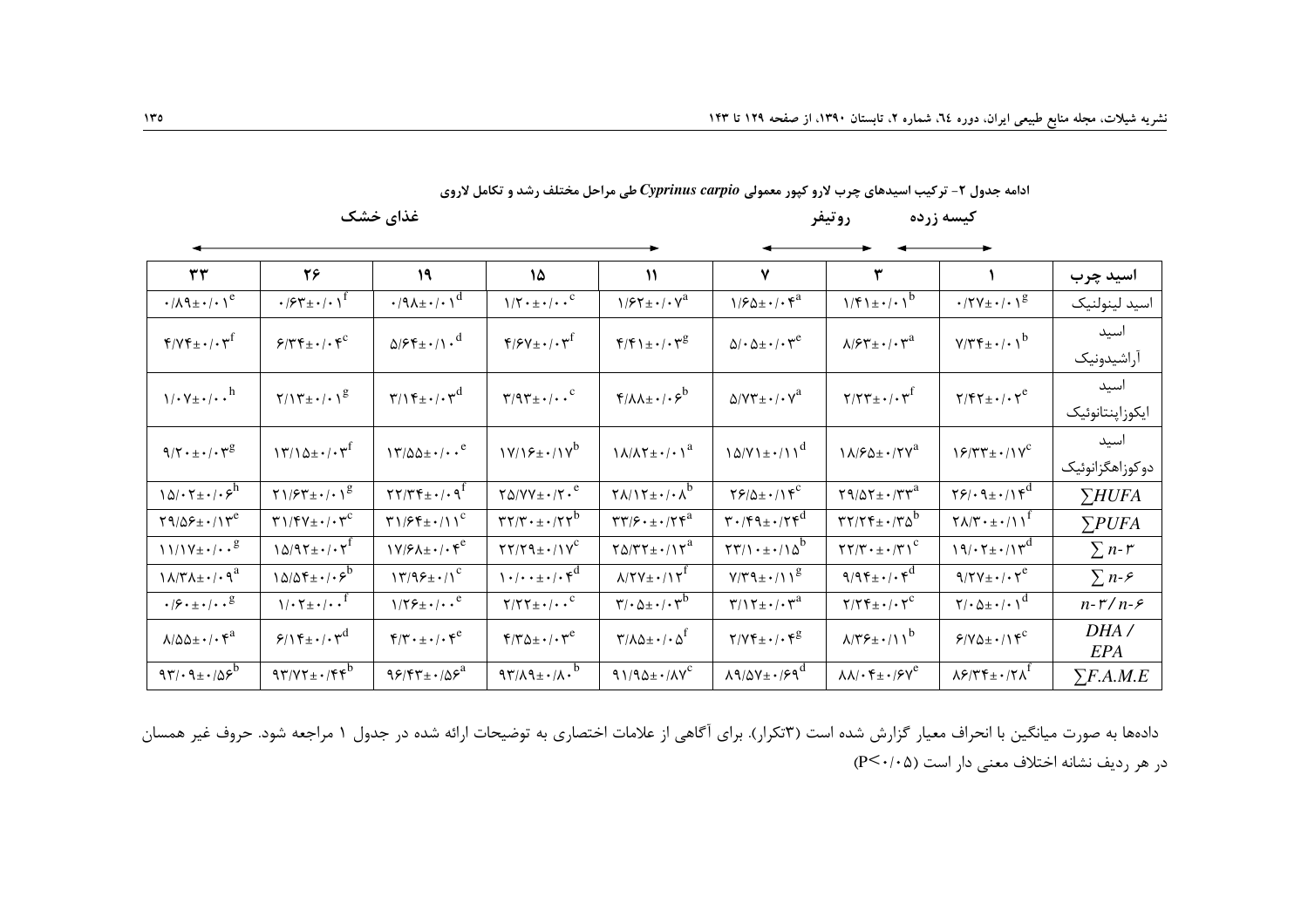در روز ١ پس از تفریخ طول و وزن تر لارو به ترتیب ٣/۶۶ میلی متر و ۳/۸ میلی گرم بود و با افزایش سن، وزن لارو نیز افزایش یافت. در زمان جذب ۲/۳ کیسه زرده (روز ۳ پس از تفریخ) طول و وزن تر لارو به ترتیب ۳/۸۲ میلی متر و ۴/۱ میلے گرم بود.

از روز ٣ پس از تفريخ، تغذيه با روتيفر آغاز شد و تا روز ٧ پس از تفریخ ادامه داشت. از روز ۷ پس از تفریخ تا پایان دوره آزمایش، یعنی روز ۳۳ پس از تفریخ، تغذیه با غذای خشک صورت گرفت. در زمان شروع تغذیه با غذای خشک، يعني در روز ٧ پس از تفريخ، طول و وزن تر لارو به ترتيب ۱۱/۷ میلی لیتر و ۱۱/۸۳ میلی گرم بود. در پایان دوره، یعنی روز ۳۳ پس از تفریخ، طول و وزن تر لارو ۲۹/۲۶ میلی لیتر و ۱۹۹/۵۱ میلیگرم بود. میزان اسیدهای چرب غذای مصرفی توسط لارو کپور معمولی و پروفیل اسید چرب لاروها در مرحله رشد و تکامل لاروی به ترتیب در جداول ۱ و ۲ گزارش شده است.

در انتهای مرحله جذب کیسه زرده (روز ٣)، میزان اسیدهای چرب اشباع ۱/۲۲ ٪ افزایش می یابد. میزان از روز ۱ تا روز ۷، به میزان ۸/۷ ٪ افزایش و  $\Sigma \, \, \text{SAFA}^1$ سپس تا پایان دوره آزمایش ۱۰/۶۷ ٪ کاهش مییابد (P < ·/·۵). در روز ۱ تا ۳ میزان ۱۴:۰ و ۱۶:۰ تقریباً ثابت بوده و ١٨:٠، ١/١٥ ٪ افزايش مى يابد. اما در روز ٣ تا ٧، یعنی مرحله تغذیه از روتیفر، میزان ۱۴:۰، ۱۶:۰ و ۱۸:۰ به ترتيب ١/٥۴ ٪، ١/٧٣ ٪ و ۵/٢۵ ٪ افزايش مي يابند. ميزان ۱۶:۰ از روز ۷، با شروع تغذیه از غذای خشک، تا روز ۱۵، ۰/۵۶ ٪ افزایش و پس از آن ۴/۵۳ ٪ کاهش می یابد. ۱۴:۰ و ۱۸:۰ با شروع تغذیه از غذای خشک و با توجه به مقادیر کم این اسیدهای چرب در غذای خشک نسبت به روتیفر، از روز ۷ تا پایان دوره آزمایش به ترتیب به میزان ۰/۴۵ ٪ و ۴/۵ ٪ کاهش می یابند. میزان SAFA در غذای خشک (٣۶/١٢ /) نسبت به روتيفر (٣٩/٤٢ /) كمتر است.

مجموع اسیدهای چرب تک غیراشباع (Σ <sup>2</sup>MUFA)، در طی دوره ۷/۴۶ ٪ افزایش می یابد (P<۰/۰۵). ۹-۱۸:۱n-۹ از روز ١ تا ١١، ۶/١٩ ٪ كاهش و سيس ١٥/١٩ ٪ افزايش می یابد. میزان ۱۶:۱n-۷ اگرچه نوسان دارد، اما تا پایان دوره آزمایش ثابت باقی میماند. میزان MUFA Σ ME ۱۸:۱n و ۱۶:۱n-۱۶ در روتیفر (۲۰/۶۴ ٪) نسبت به غذای خشک (۴۸/۱۰) مصرفی کمتر است.

محتوای HUFA و PUFA در کل دوره دارای نوسان می باشد (P<۰/۰۵). بیشترین مقدار HUFA در روز ۳ و به میزان ۲۹/۵۲ ٪ و کمترین مقدار آن در روز ۳۳ به میزان ۱۵/۰۲ / مشاهده گردید. بیشترین میزان PUFA در روز ۱۱ به میزان ۳۳/۶۰ / و کمترین مقدار در روز ۱ به میزان ۲۸/۳۰٪ مشاهده گردید.

اسیدهای چرب سری ۶− n، از ابتدا تا انتهای دوره ۹/۱۱ ٪ افزایش مییابند (P<۰/۰۵). اسیدهای چرب سری ۶- n در روتیفر (۸/۳۵ ٪) نسبت به غذای خشک (۱۸/۳۵ ٪) کمتر است. میزان اسید آراشیدونیک نوسان داشته و تغییرات بسیار کمی دارد (P<۰/۰۵) و از ابتدا تا انتهای دوره ۲/۶ ٪ کاهش می یابد. میزان این اسید چرب ضروری در غذای خشک (۰/۷۲ ٪) نسبت به روتیفر (۶/۲۹ ٪) کمتر است.

اسیدهای چرب سری ۳-n از روز ۱ تا ۱۱، ۶/۳ ٪ افزایش و سپس ۱۴/۱۵ ٪ کاهش مییابند (P<۰/۰۵). مقدار این اسیدهای چرب در روتیفر (۲۳/۸۰ /) نسبت به غذای خشک (۲/۶۷ ٪) کمتر است.

نسبت n−۶ / n−۴ از زمان شروع تغذیه فعال از روز ۳ تا پایان دوره به میزان ۲/۵۲ ٪ کاهش می یابد (P<۰/۰۵). نسبت DHA / EPA با شروع تغذیه فعال از روز ۳ تا انتهای دوره، ۵/۸۱ ٪ افزایش مییابد (P<۰/۰۵).

2- Monounsaturated Fatty Acid

<sup>1-</sup> Saturated Fatty Acid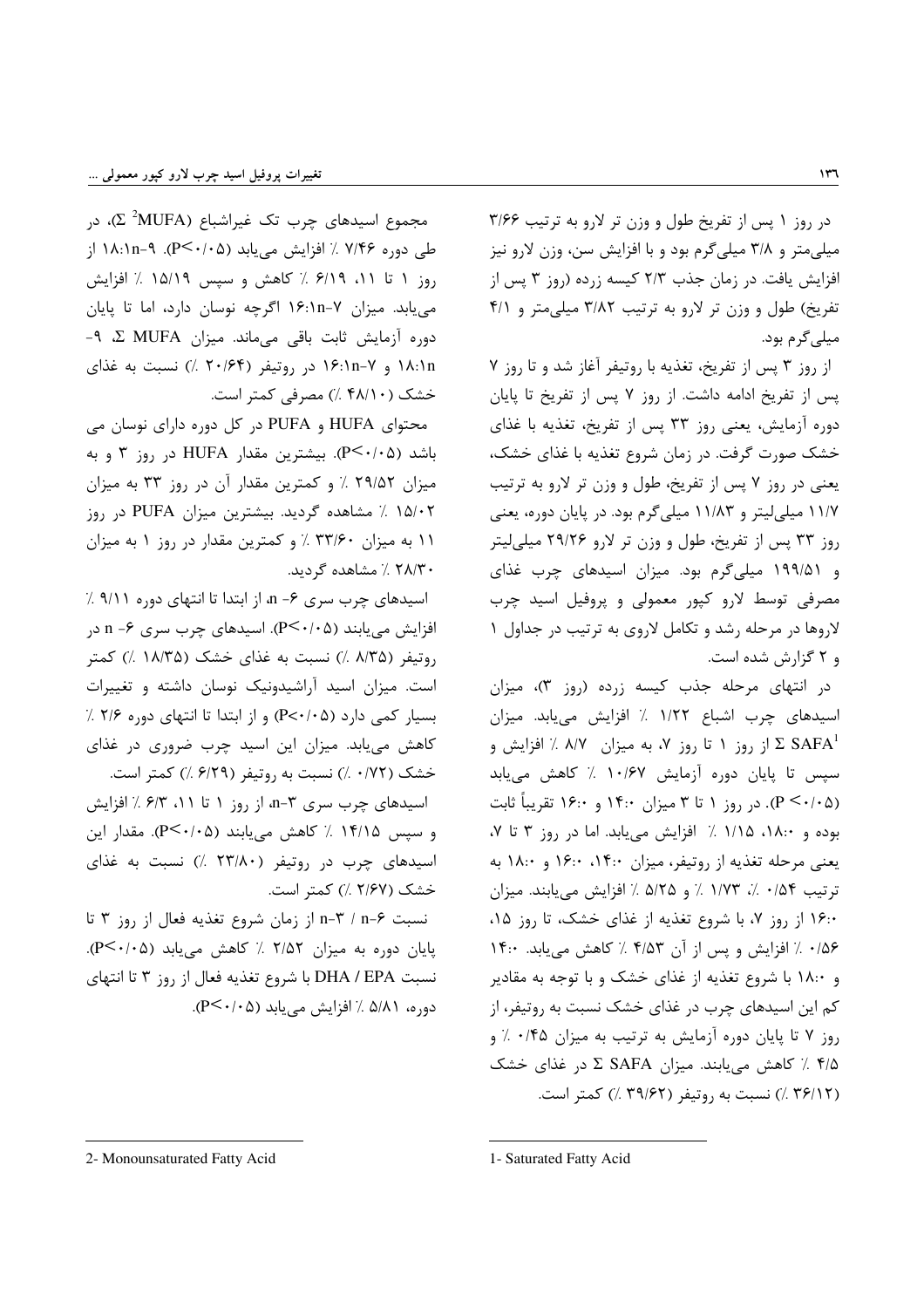# بحث و نتیجهگیری

در مطالعات مربوط به تکامل لاروی، بررسی روند رشد از اهميت بسزايي برخوردار است (Ma et al., 2005). همان گونه که در منحنی رشد لارو (نمودار ۱) نشان داده شده است با افزایش سن لارو در ماهی کیور دریای خزر Cyprinus carpio وزن آن نیز افزایش می یابد. طول کل (با رگرسیون ۰/۹۳) و وزن (با رگرسیون ۰/۹۳) یک روند صعودی را نشان دادند. این موضوع می تواند ناشی ازعدم وجود فاکتورهای محدود کننده در محیط و تاثیر مثبت استفاده از غذای زنده باشد (Dabrowski et al., 1985). افزایش در وزن و طول ماهی توسط محققین مختلفی Gawlicka et al., Buchet et al., 2000) گزارش شده است . Perez-Casanova et al., 2006; 2000). افزايش در وزن و طول لارو نشان میدهد که هرچه از زمان تفریخ میگذرد، به دلیل شکل گیری اندامها و اندامزایی در لارو ماهی، یکسری تغییرات فیزیولوژیک از جمله تغییر در ترشح آنزیمها اتفاق مے افتد.

چربی ها و اسیدهای چرب سازنده آنها یکی از اصلی ترین اجزء ترکیبات آلی بدن ماهی بوده و به عنوان منبع اصلی انرژی سوخت و سازی برای رشد، تولیدمثل، حرکت و مهاجرت ايفا مي كنند (Tocher, 2003). همچنين چربي ها نقش اساسی در ترکیبات ساختمانی غشاء سلولی، پیش ساز پروستاگلاندین ها، ایکوزانوئید و پیش ساز هورمون های استروئیدی با کارکردهای فیزیولوژیک در یوست اندازی و رشد متعادل، عملکرد آبشش و کلیه، تکامل سیستم عصبی و بينايي دارند (Higgs and Dong, 2000).

ترکیب اسید چرب بدن ماهی در تمام دوره زندگی تابعی از محتوای اسید چرب غذای مصرفی است ( ,.Sargent *et al* 2002). در واقع، غذا مهمترين عامل محيطى است كه ترکیب اسیدهای چرب را در ماهی تحت تأثیر قرار می دهد (Millamena, 1996). تأثير جيره بر تركيب اسيد جرب ماهی در مطالعات مختلف بورسی شده است ( Plante et

 $^{+}$ (SFA). افزایش میزان اسیدهای چرب اشباع (SFA) $^{'}$ در مرحله جذب کیسه زرده (روز ۱ تا ۳) به میزان ۱/۲۲ ٪ و در روز ۳ تا ۷ به میزان ۷/۴۸ ٪ ، نشان دهنده عدم مصرف این ماده مغذی جهت تأمین انرژی است. از طرفی، میزان این ماده مغذی در غذای مصرفی لارو در مرحله تغذیه از روتیفر (روز ۳ تا ۷) بالاست. در مطالعه بر روی (Sander lucioperca) pikeperch)، مشاهده شده که محتوای اسیدهای چرب SFA در لاروهای تغذیه شده<sup>۲</sup> افزايش يافته است (Abi-Ayad et al., 2004) . پژوهشگران این افزایش در ذخایر اسیدهای چرب اشباع و همچنین اسیدهای چرب تک غیر اشباع را به سنتز Bioconversion و de novo نسبت می دهند که طی این فرآیند این دسته از اسیدهای چرب در بدن سنتز می شوند Henderson and) Sargent ,1985) . این نتایج با نتایج مشابه بدست آمده در و Dabrowski et al., 1991) Perca flavescens) و Abi-ayad et al., 2000) Perca fluviatilis داشته و بیانگر عدم مصرف SFA به عنوان منبع انرژی است. كاهش SFA از روز ١١ تا پايان دوره آزمايش به میزان ۹/۸۳ ٪ نشان دهنده استفاده از این اسیدهای چرب به عنوان منبع انرژی و از سوی دیگر کاهش مقدار آنها در ترکیب غذای مصرفی (غذای خشک) لارو است. اسیدهای جرب اشباع در مغز (Atlantic herring (C.harengus عنوان منبع انرژی مصرف شده و مقدار آن کاهش مییابد .(Mourente and Tocher, 1992)

از روز ١ تا ٧ همزمان با افزايش SFA، ميزان اسيدهاى چرب تک غیراشباع (MUFA)<sup>٢</sup> به میزان ۷/۶۶ ٪ کاهش می یابد و از روز ١١ تا پایان دوره، میزان این اسیدهای چرب ۱۵ ٪ افزایش می یابد که میتواند به دلیل بالا بودن میزان این اسیدهای چرب در غذای خشک باشد. در ماهیان دریایی (turbot و Atlantic herring) و همچنین ماهیان

<sup>1-</sup> Saturated Fatty Acid

<sup>2-</sup> fed larvae

<sup>3-</sup> Monounsaturated Fatty Acid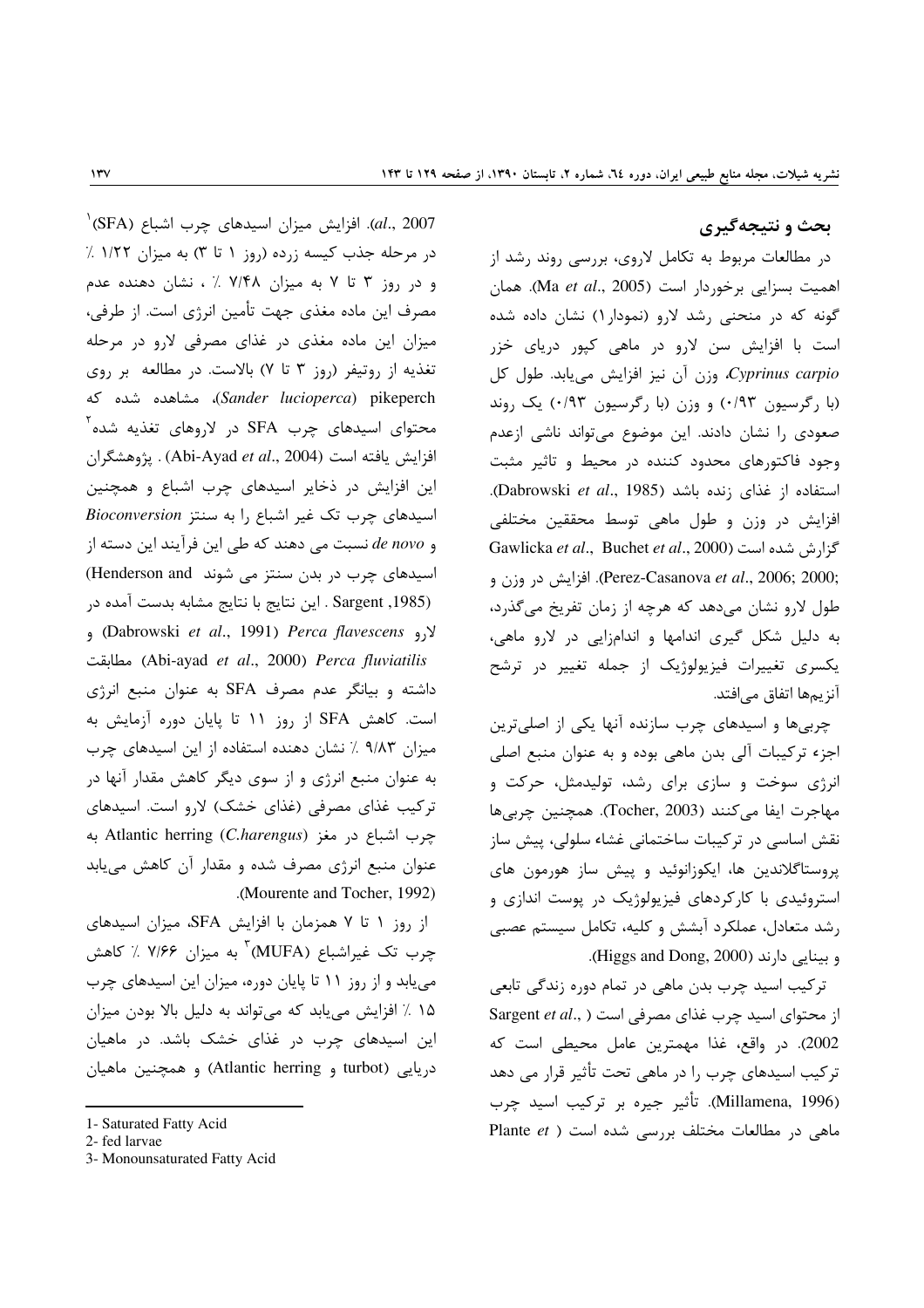آب شیرین (قزل آلای رنگین کمان، کپور معمولی و Eurasian perch) ذخایر MUFA به عنوان یک منبع پر انرژی برای رشد و نمو محسوب می شوند ( Takeushi and Watanabe, 1982). اسیدهای چرب تک غیر اشباع بویژه در مرحله اندامزایی، متامورفوز، تکامل مغز، رشد و متابولیسم یایه (تنفس، شنا، دفع مواد زائد و…)، یک منبع مهم برای تأمين انرژى محسوب مىشوند .

در تحقیق حاضر، مجموع اسیدهای چرب بشدت غیراشباع و چنــد غيــر اشــباع (Σ<sup>2</sup>PUFA و Σ<sup>1</sup>HUFA) در طــي دوره یرورش نوسان داشته انـد. اسـید لینولئیـک (C١٨:۶n-۲) و اسید لینولنیک (C١٨:٣n-۳) از جمله اسیدهای چرب چنـد غيـر اشـباع (PUFA) مــ إباشــد. ميــزان اســيد لينولئيـك (C \ A: ۶n-۲) در مرحله جـذب کیـسه زرده، از روز ۱ تـا ۳، ۰/۶۱ ٪ کاهش می یابد. همزمان با این کاهش، میزان اسـید آراشــيدونيک (C۲۰:۶n-۴)، ۱/۳ / افــزايش مـــىيابــد. تحقیقات نشان داده است که ماهیان آب شــیرین قادرنــد از طریق طویل سازی ٔ و غیراشباع سازی ٔ، اسید لینولئیـک را تبدیل به آراشیدونیک اسید و اسید لینولنیک (C١٨:٣n-٣) را بـــه اســـيد دوکوزاهگزانوئيـــک (C۲۲:۶n-۳) و اســـيد Dantagnan et ) تبدیل کنند ( C۲۰:۵n-۳) C۲۰: .cd., 2007; Gunasekera et al., 1999). ماهيـان هماننــد سایر مهـره داران، فاقـد آنـزیمهـای ضـروری جهـت سـنتز اسـيدهاي چـرب پـيش سـاز لينولئيـک اسـيد (امگــا-۶) و لینولنیک اسید (امگا–۳) هستند. با توجـه بـه اینکـه اسـید چرب بدن تحت تاثیر جیره می باشد، مقدار کـم اسـیدهای چـرب لينولئيـك و لينولنيـك در بـدن نـسبت بـه جيـره نشاندهنده مصرف این اسیدهای چرب در سـنتز اسـیدهای چــرب مــشابه مــى باشــد. توانــايى لارو در ســنتز اســيد ایکوزاپنتانوئیک و اسید دوکوزاهگزانوئیک از لینولنیک اسید

- 1- Highly Unsaturated Fatty Acid
- 2- Polyunsaturated Fatty Acid
- 3- Elangation

همراه با توانایی تبدیل لینولئیک اسید به آراشیدونیک اسید  $\Delta^5$ - میباشد، زیرا هر دو مسیر نیاز به یک آنزیم به نام آنزیم desaturase دارند (McEvoy et al., 1996). از این رو، بالا بودن درصد آراشیدونیک اسید در بـدن لارو در مقایـسه بـا میزان کم این اسید چرب در غذای مـصرفی، نـشان دهنـده توانایی لارو در سنتز اسید آراشیدونیک از اسـید لینولئیـک است. اگر چه بالا بودن میزان اسید لینولئیـک در بـدن لارو به دلیل بالا بودن میزان آن در غذای مصرفی نیز مے باشـد. در مطالعه حاضر، میزان آراشیدونیک اسـید، بعـد از جـذب کیسه زرده، با وجود نوساناتی تقریباً ثابت اسـت، کـه نــشان دهنده ذخیره این اسید چرب ضروری به دلیـل اهمیـت آن بــه عنــوان يــيش ســاز تركيبــات شــبه هورمــونى ايكوزانوئيـــد<sup>ه</sup>مــــ<sub>ي</sub> باشـــد. ايـــن تركيبـــات فعـــال شـــامل پروستاگلاندينھا<sup>7</sup>، ترومبوكسانھا<sup>٧</sup> و لوكوسـرينھـا<sup>^</sup> مـي-باشند که در تکامل و رشد سیستم ایمنی، عکسالعملهـای استرسی و واکنشهای التهابی دخیلاند

; Sargent et al., 1995; Sorbera et al., 1998) .(Fountoulaki et al., 2003).

اســيد آ,اشــيدونيک ( $\mathsf{A}\mathsf{A}^{\mathsf{A}}$ )، آيکوزاينتانوئيــک ( $\mathsf{EPA}$ ) و اسید دوکوزاهگزانوئیک (DHA $^{11}$ ) از جمله اسیدهای چـرب بشدت غير اشباع هستند. اسيدهاي چـرب HUFA بعنـوان تركيبــات ســاختارى بــراي فرآينــدهاي فيزيولــوژيكي بــدن می باشد (Abedian-kenari *et al.*, 2009). در ماهیان آبهای گرم و شیرین از جمله کپور به دلیل عدم توانایی مطلوب در استفاده از اسـيد لينولنيـک (C١٨:٣n-٣)، وجـود HUFA n-۳ (اسیدهای چرب بشدت غیـر اشـباع امگــا-۳) ضـرورت بیشتری دارد و به همین دلیل این گروه بعنوان اسید چـرب ضروری در کپور شناخته میشوند.

- 6- Prostaglandins
- 7- Thromboxans
- 8- Leucotrienes
- 9- Arachidonic Acid 10- Eicosapentaenoic acid
- 11- Docosahexaenoic Acid

<sup>4-</sup> Desaturation

<sup>5-</sup> Eicosanoid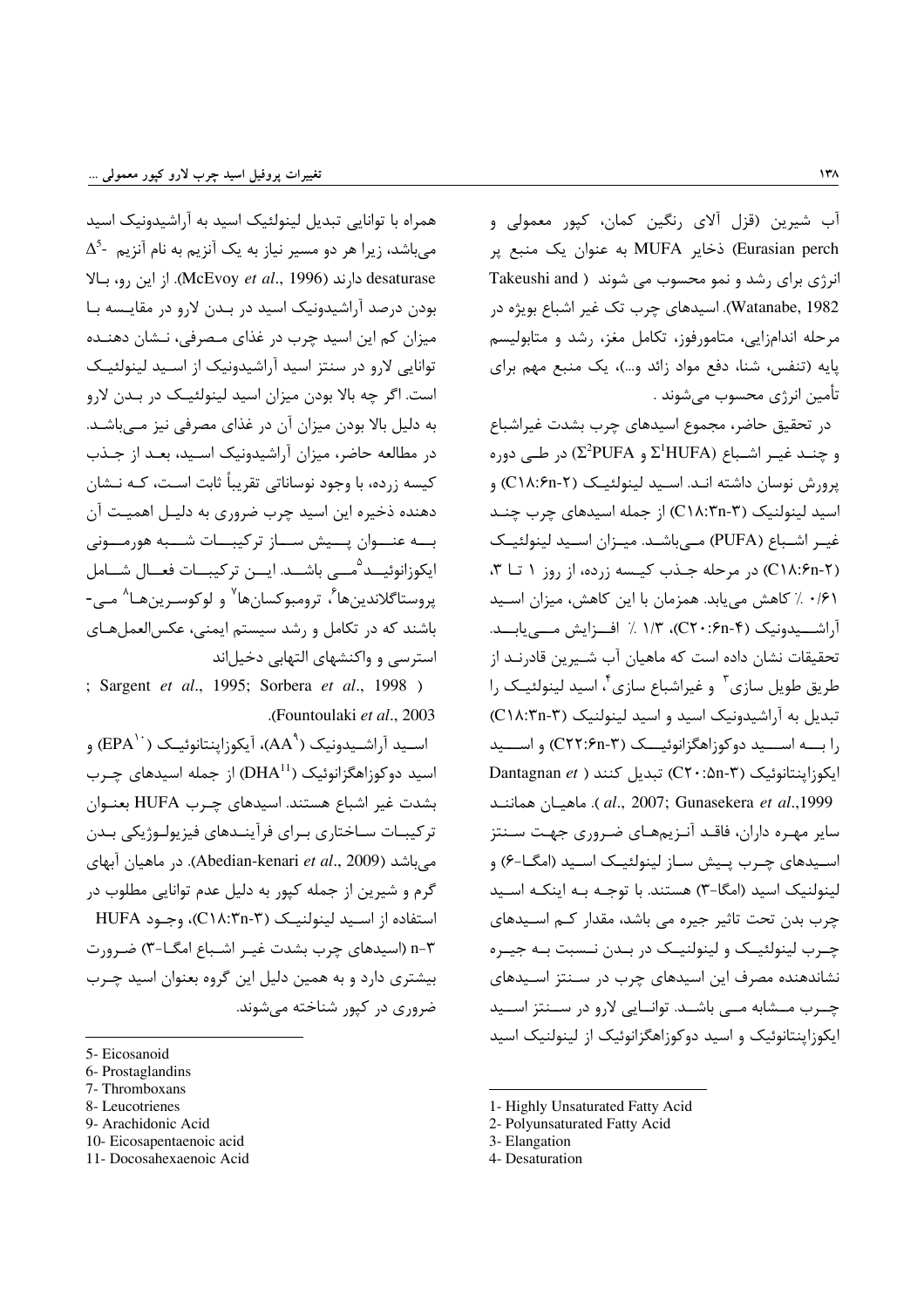حاضر، نسبت اسیدهای چرب n-۳/ n-۶ از ابتدای دوره تا انتها کاهش مییابد. ماهیان آبهای شیرین بیشتر دارای اسیدهای چرب چند غیر اشباعی از نوع ۶-n بوده و مقدار n-۳ در آنها کمتر است. بنابراین کاهش این نسبت در کل دوره به میزان ۱/۴۵ ٪ میتواند به دلیل کمتر بودن مقدار اسیدهای چرب امگا-٣ نسبت به اسیدهای چرب امگا-۶ باشد. البته كاهش اين نسبت در دوران تغذيه خارجي نيز می تواند به علت پائین بودن این نسبت در غذای مصرفی لارو می باشد که البته نیاز به بررسی بیشتری دارد. نسبت DHA / EPA با شروع تغذيه فعال افزايش مىيابد. اين نسبتها در غذای خشک نسبت به روتیفر بیشتر بوده است. كاهش در EPA سبب كاهش در اين نسبتها مى شود.

# بحث و نتیجهگیری

مقایسه بین ترکیب اسیدهای چرب در مراحل مختلف رشد و تکامل لاروی کیور معمولی نشان میدهد میزان اسیدهای چرب مختلف طی مراحل رشد و تکامل لاروی تغییر کرده و این امر نشان دهنده تغییر احتیاجات لارو کیور دریایی به اسیدهای چرب مختلف در دورانهای مختلف زندگی میباشد. همچنین لاروها از اسیدهای چرب مختلف به عنوان منبع انرژی استفاده کرده و تبعیضی در نوع اسید چربی که به عنوان منبع انرژی مورد استفاده قرار می دهند، قائل نمی شوند. از آنجایی که پروفیل اسیدهای چرب در ماهیان تغذیه شده، بیانگر مشخصات جیره آنها می باشد، لذا اسیدهای چرب ضروری باید در جیره غذایی ماهیان تأمین شده تا نیاز های ماهیان را برطرف سازد. همچنین در طول دوران جنینی تا شروع تغذیه خارجی همه احتیاجات رشد، اندام زایی، سلولی و متابولیسم باید از ذخایر کیسه زرده حاصل شود، لذا در گونه هایی که مولدین از جیره دستی استفاده می کنند باید احتیاجات جیره فراهم شود. يائين بودن غلظت آراشيدونيک اسيد، ایکوزاینتانوئیک اسید و دوکوزاهگزانوئیک اسید در مقایسه با

میزان آیکوزاپنتانوئیک اسید در مرحله شـروع شـنای آزاد (روز ۳ پس از تفریخ) و پر شدن کیسه شنا، ۳/۵ ٪ افزایش می یابد. علت ایـن افـزایش در مرحلـه شـروع شـنای آزاد، مشارکت EPA در غشای سلولی کیسه شنا است. به همـین دليـل بيوســنتز آن در ايــن مرحلــه (روز ١ تــا ٣) افــزايش مي يابد (Awaiss *et al.*, 1996). بعد از شروع شناي فعال و طی مراحل تکامل لاروی، میزان EPA به میزان ۴/۶۶٪ کاهش مییابد که احتمالا به دلیـل مـصرف انـرژی اسـت. مطالعـات نـشان داده كـاهش EPA در trout طـى تكامـل لاروی میتواند به دلیل مصرف این اسید چرب برای تـأمین انرژی است (Tocher and Sargent,1990). در تحقیق حاضر، میزان DHA در مراحل اولیه تکامـل لاروی بیـشتراز مراحل انتهایی است که نشان دهنده اهمیت آن در فعالیت های فیزیولوژیک بدن در مراحل اولیـه زنـدگی مـی باشـد. DHA یک ترکیب بنیادی در غشای سلولی بافتهای عصبی و بینایی، بخصوص در فرآیندهای synaptogenesis و retinogenesis می باشـد (Cejas et al., 2004). DHA زمان جذب كيسه زرده و مراحل اوليه تكامل، تا روز ١١ ذخیره شده و به عنوان منبع انرژی مصرف نمی شود. البتـه در مرحله شـروع شـناي آزاد، مقـدار DHA و AA كـاهش می یابد که احتمالاً نشان دهنده مصرف آنها به عنوان منبع انرژی و سایر فرآیندهای فیزیولوژیکی است که میتوانـد بـه دلیل استفاده ترجیحی از برخـی اسـیدهای چـرب در دوره تکامل لاروی باشد که در برخی گونهها مشاهده شده است DHA ابنابراين، عليرغم اهميت. DHA ). بنابراين، عليرغم اهميت. به عنـوان یـک ترکیـب سـاختاری در بافـتهـای عـصبی و بینایی، این اسید چرب به طور کامل ذخیـره نـشده و بـرای تأمین انرژی نیز بکار میرود. DHA درماهی gilthead sea bream طی مراحل مختلف تکامل لاروی بـه عنـوان منبـع انرژی مصرف میشود (Ronnestad et al.,1994).

نسبت اسیدهای چرب سری n-۳ به n-۶ در تعیین رشد ماهی اهمیت دارند (Watanabe et al., 1982) در تحقیق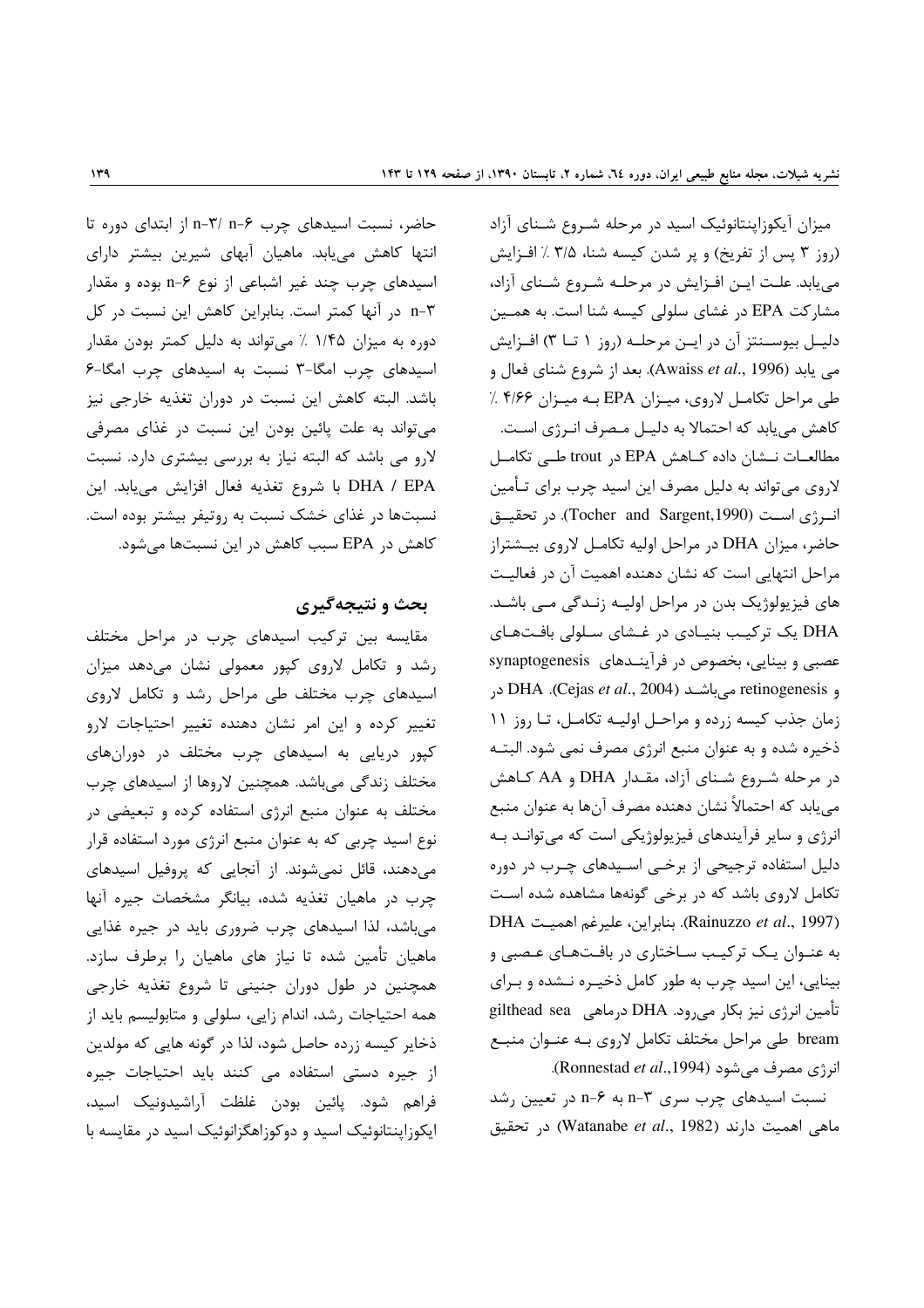جناب آقای مهندس نوری، جناب آقای مهندس مخدومی، جناب آقاي مهندس پناهي و همچنين جناب آقاي مهندس رحیمی تشکر و قدردانی نماییم. از کارشناسان آزمایشگاه دانشكده منابع طبيعى دانشگاه تربيت مدرس، جناب آقاى مهندس کمالی و سرکار خانم مهندس حقدوست تشکر و قدردانی می شود. همچنین از جناب آقای مهندس جمشید امیری مقدم جهت همکاری در اندازهگیریهای آزمایشگاهی صمیمانه تشکر و قدردانی می شود.

میزان این اسیدهای چرب در بدن لارو، نشان می دهد که لاروها از طریق طویل سازی و غیراشباع سازی، توانایی تبدیل اسید لینولئیک را به آراشیدونیک اسید و اسید لینولنیک را به ایکوزاینتانوئیک اسید و دوکوزا هگزانوئیک اسید دارند.

تشکر و قدردانی بر خود لازم می۱دانیم از مدیریت و کارکنان محترم مرکز ۔<br>تکثیر و یرورش ماهیان گرماہے شھید رجایے ساری، بویژہ

#### **References**

- Abedian-kenari, A., Regenstein, J.M., Hosseini, S.V., Rezaei, M., Tahergorabi, R., Nazari, R.M., Moghaddasi, M. and Kaboli, S.A., 2009: Amino Acid and Fatty Acid Composition of Cultured Beluga (Huso huso) of Different Ages. Journal of Aquatic Food Product Technology, 18: 245–265.

- Abi-Ayad, S.-M.E.-A., Boutiba, Z., Me'lard, C., Kestemont, P., 2004. Dynamics of total body fatty acids during early ontogeny of pikeperch (Sander lucioperca) larvae. Fish Physiology Biochemistry. 30: 129–136.

- Abi-Ayad, S.-M.E.-A., Kestemont, P., Me'lard, C., 2000. Dynamics of total lipids and fatty acids during embryogenesis and larval development of Eurasian perch (Perca fluviatilis). Fish Physiology Biochemistry. 23:  $233 - 243$ .

- Awaiss A., Kestemont P. & Micha J.C., 1996. Fatty acid profiles of two freshwater fish larvae (gudgeon and perch) reared with *Brachionus calveiflorus* Pallas (rotifer) and/or dry deit. Aquaculture research. 27: 651-658.

- Buchet, V., Zambonino Infante, J.L., Cahu, C.L., 2000. Effect of lipid level in a compound diet on the development of red drum (Sciaenops ocellatus) larvae. Aquaculture: 184: 339–347.

- Cejas, J.R., Almansa, E., Je'rez, S., Bolan~os, A., Felipe, B., Lorenzo, A., 2004. Changes in lipid class and fatty acid composition during development in white seabream (Diplodus sargus) eggs and larvae. Comparative Biochemistry and Physiology, Part B 139: 209-216.

- Dabrowski, K., Culver, D.A., Brooks, C.L., Voss, A.C., 1991. Biochemical aspects of the early life history of yellow perch (Perca flavescens). In: FishNutrition in Practice (June24-27, Biarritz; France). Colloques No.61. pp. 531–539. Edited by S.J Kaushik, and P Luquet. Institut National de la Recherche Agronomique, Paris.

- Dabrowski, K., Kaushik, S.J., Fauconneau, B., 1985: Rearing of sturgeon (Acipenser baeri Brandt) I. Feeding trial. Aquaculture, 47: 185-192.

- Dantagnan, H., Bo'rquez, A. S., Valdebenito, I. N., Salgado, I. A., Serrano, E. A., Izquierdo, M. S., 2007. Lipid and fatty acid composition during embryo and larval development of puve Galaxias maculates Jenyns. 1842, obtained from estuarine, freshwater and cultured populations. Journal of Fish Biology. 70: 770–781.

- Folch, J., Lees, M., Stanley, G.H.S., 1957. A simple method for the isolation and purification of total lipids from animal tissues. J. Biol. Chem. 226: 497-509.

- Fountoulaki, E., Alexis, M.N., Nengas, I., Venou, B., 2003. Effects of dietary arachidonic acid (20:4n-6), on growth, body composition, and tissue fatty acid profile of gilthead bream fingerlings (Sparus aurata L.). Aquaculture, 225: 309-323.

- Fraser, A.J., Gamble, J.C., Sargent, J.R., 1988: Changes in lipid content, lipid class and fatty acid composition of developing eggs and unfed larvae of cod (*Gadus morhua*). Marine Biology. 99: 307-313.

- Gapasin, R.S.J., Bombeo, R., Lavens, P., Sorgeloos, P., Nelis, H., 1998. Enrichment of live food with essential fatty acids and vitamin C: effects on milkfish *Chanos chanos*/ larval performance. Aquaculture 162: 269-286.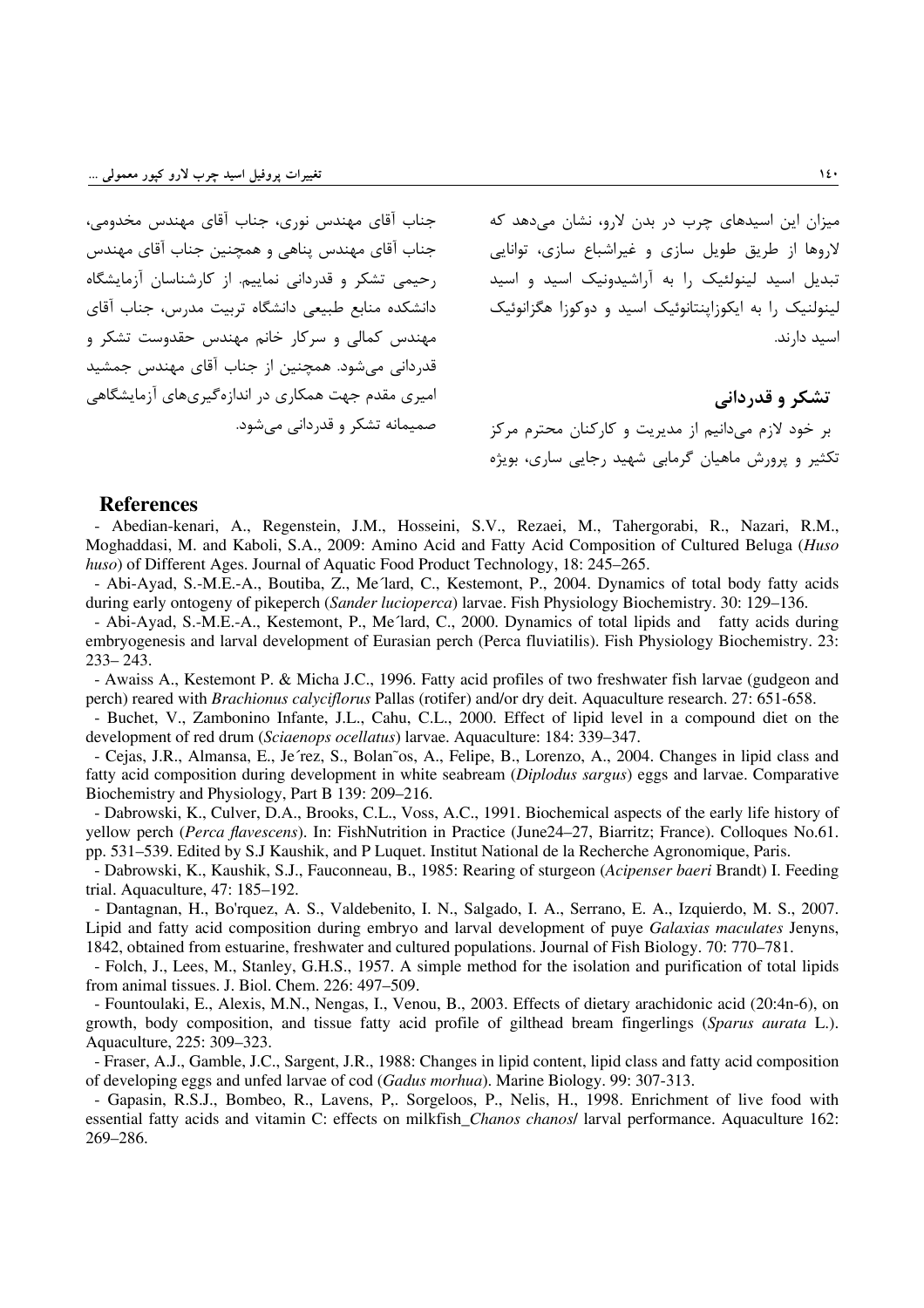- Gawlicka, A., Parent. B., Horn, M.H., Ross, N., Opstad, I., Torrissen, O.J., 2000. Activity of digestive enzymes in yolk-sac larvae of Atlantic halibut (*Hippoglossus hippoglossus*): indication of readiness for first feeding. Aquaculture. 184: 303–314.

- Gunasekera, R.M., De silva, S.S., Ingram, B.A., 1999. Early ontogeny-related changes of the fatty acid composition in the Percichthyid fishes trout cod, *Maccullochella macquariensis* and *M. peelii peelii*. Aquatic Living Resource. 12(3): 219-227.

- Henderson, R.J., Sargent, J.R., 1985: Fatty acid metabolism in fish. In: Nutrition and Feeding in Fish. pp. 349–364. Edited by C.B Cowey, A.M Mackie, and J.G Bell. Blackwell Sciences Ltd., Oxford.

- Higgs, D.A. and Dong F.M., 2000. Lipids and fatty acids. In R.R. Stickney (Ed.), The Encyclopedia of Aquaculture (pp. 1-20). New York: John Wiley and Sons, Inc.

- Inhamuns, A. J., & Franco, M. R. B., 2008. EPA and DHA quantification in two species of freshwater fish from Central Amazonia. Food Chemistry. 107: 587–591.

- Kalyoncu, L., Kıssal, S., Aktumsek, A., 2009. Seasonal changes in the total fatty acid composition of *Vimba*, *Vimba vimba tenella* (Nordmann, 1840) in Egirdir Lake, Turkey. Food Chemistry. 116: 728–730.

- Kirpichnikov V.S., 1972. Methods and effectiveness of Rop-sha carp breeding . Immunication I. Breeding Aims, Orginal Forms and Cross System, Russian Journal of Genetics. 8(1): 65-72.

- Kohlman K., Murakaeva A., Kersten P., 2003. Genetic variation and structure of common carp populations throughout the distribution range inferred from allozyme, microsatellite and mtDNA marker. Aquatic Living Resources. 16: 421-431.

- Ma, H., Cahu, C., Zambonino, J., Yu, H., Duan, Q., Le Gall, M.M., Mai, K., 2005: Activities of selected digestive enzymes during larval development of large yellow croaker (*Pseudosciaena crocea*). Aquaculture. 245(1-4): 239-248.

- McEvoy, L.A., Navarro J.C., Hontoria F., Amat F., Sargent J.R., 1996: Two novel Artemia enrichment diets containing polar lipid. Aquaculture. 144: 334- 335.

- Metcalfe, L.D., Schmitz, A.A., (1961). The rapid preparation of fatty acid esters for gas chromatographic analysis. Analytical Chemistry. 33: 363-364.

- Millamena, O.M., 1996. Training course on fish nutrition. Part: Lipids and Fatty Acids. Page 1-19.

- Mourente, G. and D.R. Tocher, 1992. Effects of weaning onto a pelleted diet on docosahexaenoic acid (22:6n-3) levels in brain of developing turbot (*Scophthalmus maximus* L.). Aquaculture. 105: 363–377.

- Naz, M., 2009: Ontogeny of Biochemical Phases of Fertilized Eggs and Yolk Sac Larvae of Gilthead Seabream (*Sparus aurata* L.). Turkish Journal of Fisheries and Aquatic Sciences. 9: 77-83.

- Perez-Casanova, J.C., Murray, H.M., Gallant, J.W., Ross, N.W., Douglas, S.E., Johnson, S.C., 2006. Development of the digestive capacity in larvae of haddock (*Melanogrammus aeglefinus*) and Atlantic cod (*Gadus morhua*). Aquaculture. 251: 377–401.

- Plante, S., Pernet, F., Hache', R., Ritchie, R., Ji, B., McIntosh, D., 2007. Ontogenetic variations in lipid class and fatty acid composition of haddock larvae *Melanogrammus aeglefinus* in relation to changes in diet and microbial environment. Aquaculture. 263: 107–121.

- Rainuzzo, J.R., 1993. Lipids in Early Stages of Marine Fish. Dr. Scient. Thesis, University of Trondheim, Norway.

- Rainuzzo, J.R., Reitan, K.I., Olsen, Y., 1997. The significance of lipids at early stages of marine fish: a review. Aquaculture. 155: 103– 115.

- Ronnestad, I., Koven, W.M., Tandler, A., Harel, M., Fyhn, H.J., 1994. Energy metabolism during development of eggs and larvae of gilthead sea bream (*Sparus aurata*). Marine Biology. 120: 187– 196.

- Roustaian, P., Kamarudin, M.S., Omar, H., Saad, C.R., Ahmad, M.H., 1999: Changes in fatty acid profile during larval development of freshwater prawn *Macrobrachium rosenbergii* (de man). Aquaculture Research. 30: 815-824.

- Sargent, J.R., 1995. Origin and functions of egg lipids: nutritional implications. In: Bromage, N.R., Roberts, R.J. (Eds.), Broodstock Management and Eggs and Larval Quality. Blackwell Science, London, pp. 353– 372.

- Sargent, J.R., Bell, J.G., Bell, M.V., Henderson, R.J., Tocher, D.R., 1995. Requirement criteria for essential fatty acids. Journal of Applied Ichthyology. 11: 183– 198.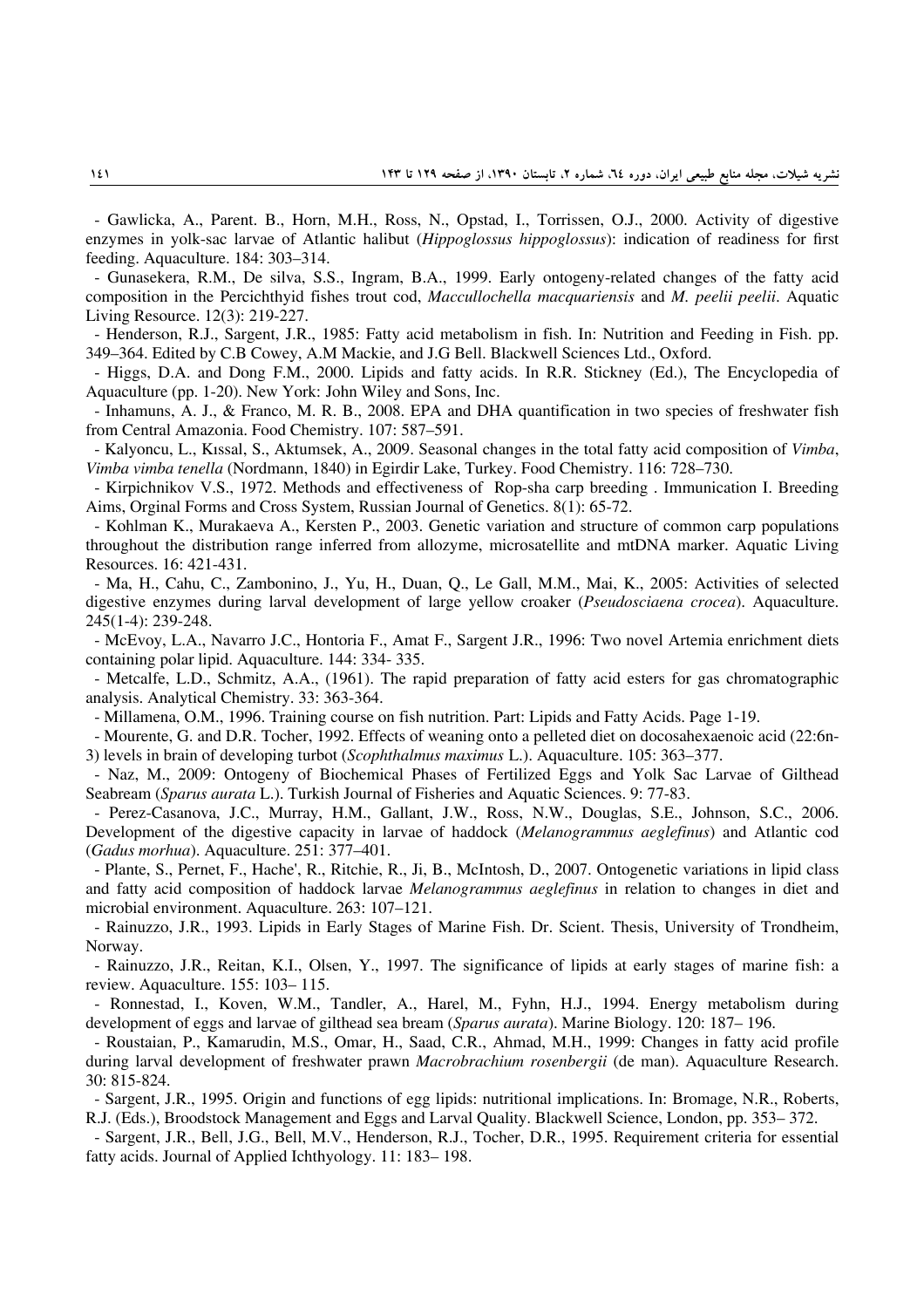- Sargent, J.R., Henderson, R.J., Tocher, D.R., 2002. The Lipids. In: Halver, J., Hardy, E. (Eds.), Fish Nutrition. Academic Press, Elsevier, San Diego, California, USA, pp. 181–257.

- Skallia, A., Robin, J.H., 2004. Requirement of n-3 long chain polyunsaturated fatty acids for European sea bass (*Dicentrarchus labrax*) juveniles: growth and fatty acid composition. Aquaculture. 240: 399–415.

- Sorbera, L.A., Zannuy, S., Carrielo, M., 1998. A role for polyunsaturated fatty acids and prostaglandins in oocyte maturation in the sea bass (*Dicentrarchus labrax*). In: Vandry, H., Tonon, M.C., Roubos, E.W., Loof, A. (Eds.), Trends in Comparative Endocrinology and Neurobiology: From Molecular to Integrative Biology, Ann. N.Y. Academic Science. 839: 535– 537.

- Takeushi, T. and Watanabe, T. 1982. Effects of starvation and environmental temperature on proximate and fatty acid compositions of carp and rainbow trout. Bull. Japan Social Scientific Fish. 48: 1307–1316.

- Tocher, D.R., 2003. Metabolism and functions of lipids and fatty acids in teleost fish. Review. Fish Science. 11: 107–184.

- Tocher, D.R., G. Mourente and J.R. Sargent, 1992. Metabolism of  $\int^{14}C$ ] docosahexaenoate (22:6n-3),  $\int^{14}C$ ] eicosapentaenoate (20:5n-3) and [14C] linolenate (18:3n-3) in brain cells from juvenile turbot (*Scophthalmus maximus*). Lipids. 27: 494–499.

- Tocher, D.R., Sargent, J.R. 1990. Incorporation into phospholipid classes and metabolism via desaturation and elongation of various 14C-labelled (n-3) and (n-6) polyunsaturated fatty acids in trout astrocytes in primary culture. Journal of Neurochemistry. 54: 2118–2124.

- Watanabe, T., 1982: Lipid nutrition in fish. Comparative biochemistry and Physiology. 73B: 3-15.

- Zlatanos, S., & Laskaridis, K., 2007. Seasonal variation in the fatty acid composition of three Mediterranean fish-sardine (*Sardina pilchardus*), anchovy (*Engraulis encrasicholus*) and picarel (*Spicara smaris*). Food Chemistry. 103: 725–728.